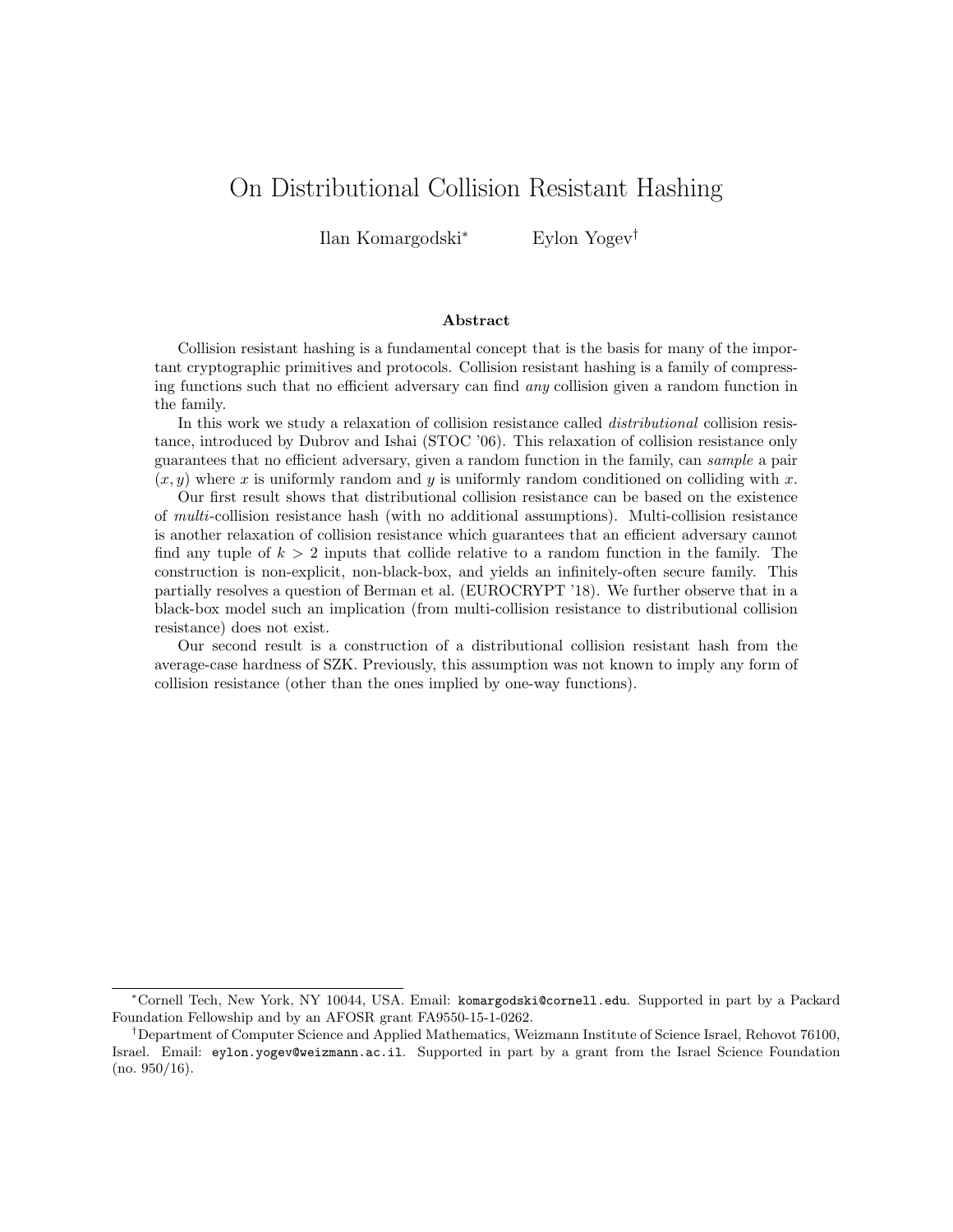### 1 Introduction

Collision resistant hashing (CRH) is one of the most fundamental building blocks in any cryptographic protocol. Collision resistance is associated with a family of compressing functions  $\mathcal{H} =$  $\{h: \{0,1\}^{2n} \to \{0,1\}^n\}$  and it assures us that while it is easy to compute  $h(x)$  for any  $h \in \mathcal{H}$  and  $x \in \{0,1\}^{2n}$ , for any polynomial time algorithm it is hard to find  $x_1 \neq x_2$  such that  $h(x_1) = h(x_2)$ for a random  $h \leftarrow \mathcal{H}$ . Families of functions with the above presumed hardness exist based on a variety of assumptions such as the hardness of factoring integers, finding discrete logs in finite groups, learning with errors (LWE), and more. On the other hand there is no known construction of CRHs based solely on the existence of one-way functions or even one-way permutations and, furthermore, such a construction does not exist in a black-box model [\[Sim98\]](#page-22-0).

Recently, [\[KNY17\]](#page-21-0) introduced a relaxation of collision resistance called *multi*-collision resistance (MCRH). In multi-collision resistance, the family of compressing functions  $\mathcal{H}$  is associated with a parameter  $k = k(n)$  and the security requirement is that for any polynomial-time algorithm and a random  $h \leftarrow \mathcal{H}$  it is hard to find distinct  $x_1, \ldots, x_k$  such that  $h(x_1) = \ldots = h(x_k)$ . In followup works [\[BDRV18,](#page-20-0) [BKP18,](#page-20-1) [KNY18\]](#page-21-1), multi-collision resistance was studied as an independent primitive and shown to have many applications.

CRH trivially implies MCRH for any  $k \geq 2$  and the latter implies one-way functions. Furthermore, in a black-box model, MCRH for any  $k > 2$  cannot be used to get a CRH, yet MCRH cannot be constructed from one-way permutations [\[BDRV18,](#page-20-0) [KNY18\]](#page-21-1). In terms of constructions, [\[BDRV18\]](#page-20-0) gave a construction of an MCRH from the (average-case) min-max entropy approximation assumption first studied in [\[DGRV11\]](#page-20-2). This is a strengthening of the entropy approximation assumption that is known to be complete for (average-case) non-interactive statistical zero-knowledge (NISZK) [\[GV99\]](#page-21-2). The applications of MCRH in [\[BDRV18,](#page-20-0) [BKP18,](#page-20-1) [KNY18\]](#page-21-1) are broad, showing that not only it is a natural relaxation of CRH, but it is also a useful replacement in several key applications such as constant-round statistically-hiding succinct commitments and various zeroknowledge protocols.

In this work we study yet another relaxation of CRH, called *distributional collision resistance*  $(dCRH)$ , introduced by Dubrov and Ishai  $[DIO6]$  (see more on their work below). The security notion of this primitive says that it may be possible to find some specific collision, but it is computationally hard to sample a *random* collision. More precisely, given a random hash function  $h \leftarrow H$ , it is computationally hard to sample a pair  $(x_1, x_2)$  such that  $x_1$  is uniform and  $x_2$  is uniform in the set  $h^{-1}(x_1) = \{x: h(x_1) = h(x)\}.$  This definition is reminiscent of the *distributional* version of one-way function, where we require hardness of coming up with a uniform preimage of a random image. In the world of one-way functions, by a result of Impagliazzo and Luby [\[IL89\]](#page-21-4), the distributional version is known to be existentially equivalent to plain one-way functions (by an explicit and blackbox transformation).

Very little is known about dCRH function families. Intuitively, this is a very weak notion of collision resistance since an adversary may be able to actually find all collisions (but with a skewed distribution). Nevertheless, as observed by Dubrov and Ishai [\[DI06\]](#page-21-3), in a black-box model, dCRH cannot be constructed from one-way permutations. (The oracle of Simon [\[Sim98\]](#page-22-0) that finds a random collision is actually an oracle that breaks dCRH.) The main question we are interested in is the power of dCRH and its relation to MCRH and CRH. Can CRH be constructed from dCRH? Can dCRH be constructed from weak assumptions that are not known to imply CRH or MCRH? In what scenarios does the notion of dCRH suffice? What is the relation between MCRH and dCRH? (The latter question was explicitly asked by Berman et al. [\[BDRV18\]](#page-20-0)).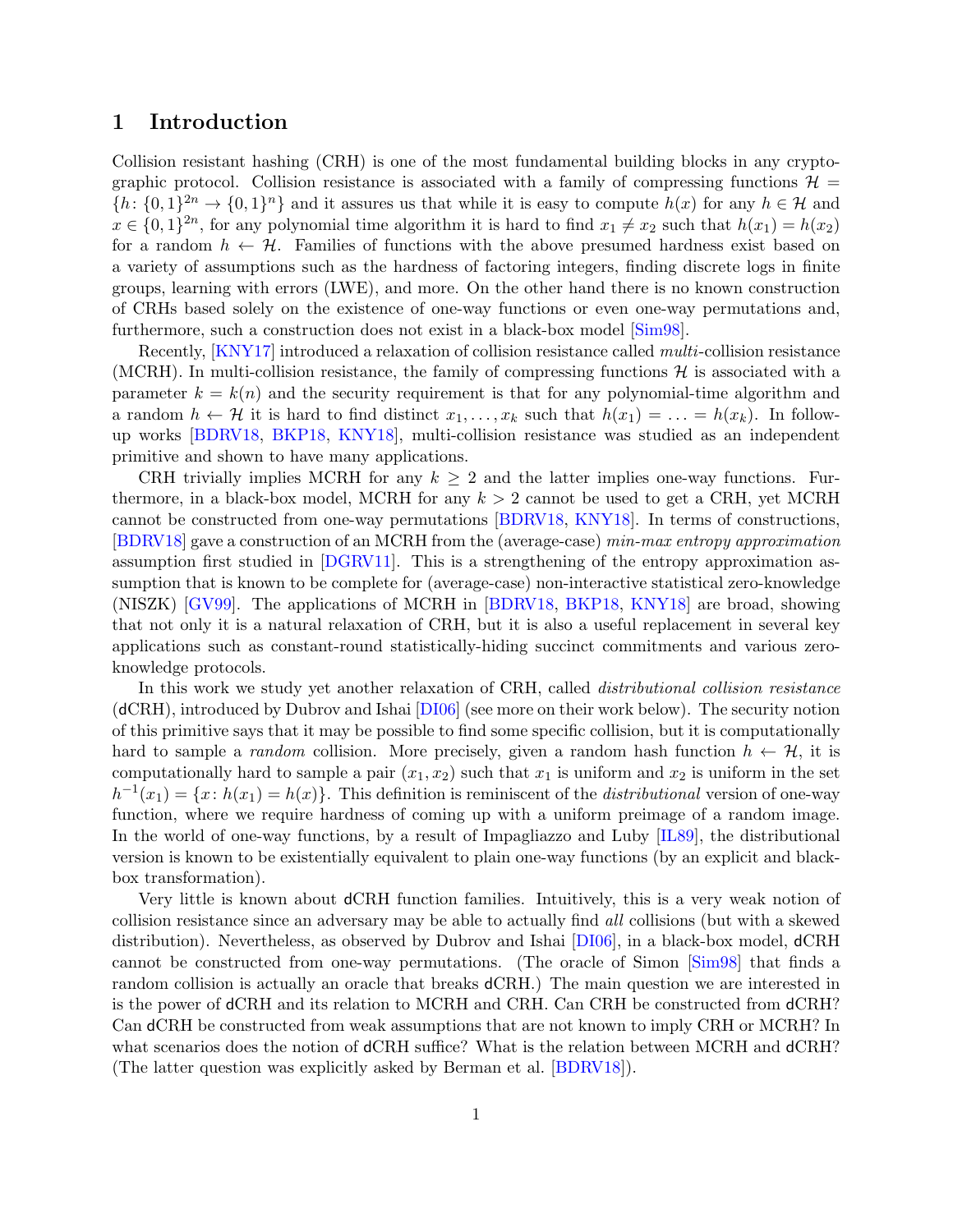#### 1.1 Our Results

We begin by observing that the separation of [\[KNY18\]](#page-21-1) of CRH from MCRH uses the same oracle of Simon [\[Sim98\]](#page-22-0) that finds a random collision. Thus, the separation actually applies to dCRH, thereby implying that there is no black-box construction of a dCRH from an MCRH.

 $MCHH \Rightarrow DCRH$ . Our first result is that the existence of MCRH for any constant  $k \in \mathbb{N}$  implies the existence of dCRH (and no further assumptions). Our proof is non-constructive and uses an adversary in a non-black-box way. Actually, our proof results in an infinitely-often dCRH, and should merely serve as evidence that multi-collision resistance is a stronger assumption than distributional collision resistance. This partially resolves the question of Berman et al. [\[BDRV18\]](#page-20-0) mentioned above.

 $SZK \Rightarrow DCRH$ . Our second result is an explicit construction of a dCRH from the average-case hardness of the class of problems that posses a statistical zero-knowledge (SZK) proof. More concretely, our construction is based on the average-case hardness of the statistical difference problem, that is known to be complete for SZK, by a result of Sahai and Vadhan [\[SV03\]](#page-22-1). This assumption is known to imply one-way functions by a result of Ostrovsky [\[Ost91\]](#page-22-2), but is not known to imply multi-collision resistance (let alone plain collision resistance). It is also weaker than the assumption used by Berman et al. [\[BDRV18\]](#page-20-0) to construct an MCRH.

As an application, we obtain that indistinguishability obfuscation and one-way permutations (and thus their many derivatives) do not imply hardness in SZK via black-box reductions. We use the result of Asharov and Segev [\[AS16\]](#page-20-3) that shows that indistinguishability obfuscation and oneway permutations do not imply (in a black-box model) collision resistance. We observe that their separation applies to distributional collision resistance as well (again, because they use the oracle of Simon [\[Sim98\]](#page-22-0) that finds a random collision) which immediately implies our result. Previously, a direct proof of this result (i.e., not going through [\[AS16\]](#page-20-3)) was shown by Bitansky et al. [\[BDV17\]](#page-20-4).

A summary of the known results together with ours appears in Figure [1.](#page-3-0)

#### 1.2 Related Work

The work of Dubrov and Ishai. Dubrov and Ishai [\[DI06\]](#page-21-3) studied the question of whether every efficiently samplable distribution can be efficiently sampled, up to a small statistical distance, using roughly as much randomness as the length of its output. They gave a positive answer to this question under various assumptions. They further showed that a negative answer to their question gives rise to a construction of a *distributional* collision resistant hash from any one-way permutation, thus bypassing the separation of Simon [\[Sim98\]](#page-22-0).

Overcoming black-box barriers. The framework of black-box constructions was introduced by Impagliazzo and Rudich [\[IR89\]](#page-21-5) in order to capture "natural" constructions of one primitive from another. This framework has been extensively used to capture the limits of cryptographic primitives under this sort of constructions. Black-box constructions are not only the most natural ones, but often they result with more efficient and scalable construction since each building block is treated independently as a "black-box".

A black-box separation does not mean that one primitive cannot be constructed from another, but rather that *specific* or *natural* types of constructions cannot work. Due to the nature of these constructions, in many cases it is hard to imagine a construction that circumvents the separation. Indeed, we have only a few examples where a black-box barrier was circumvented.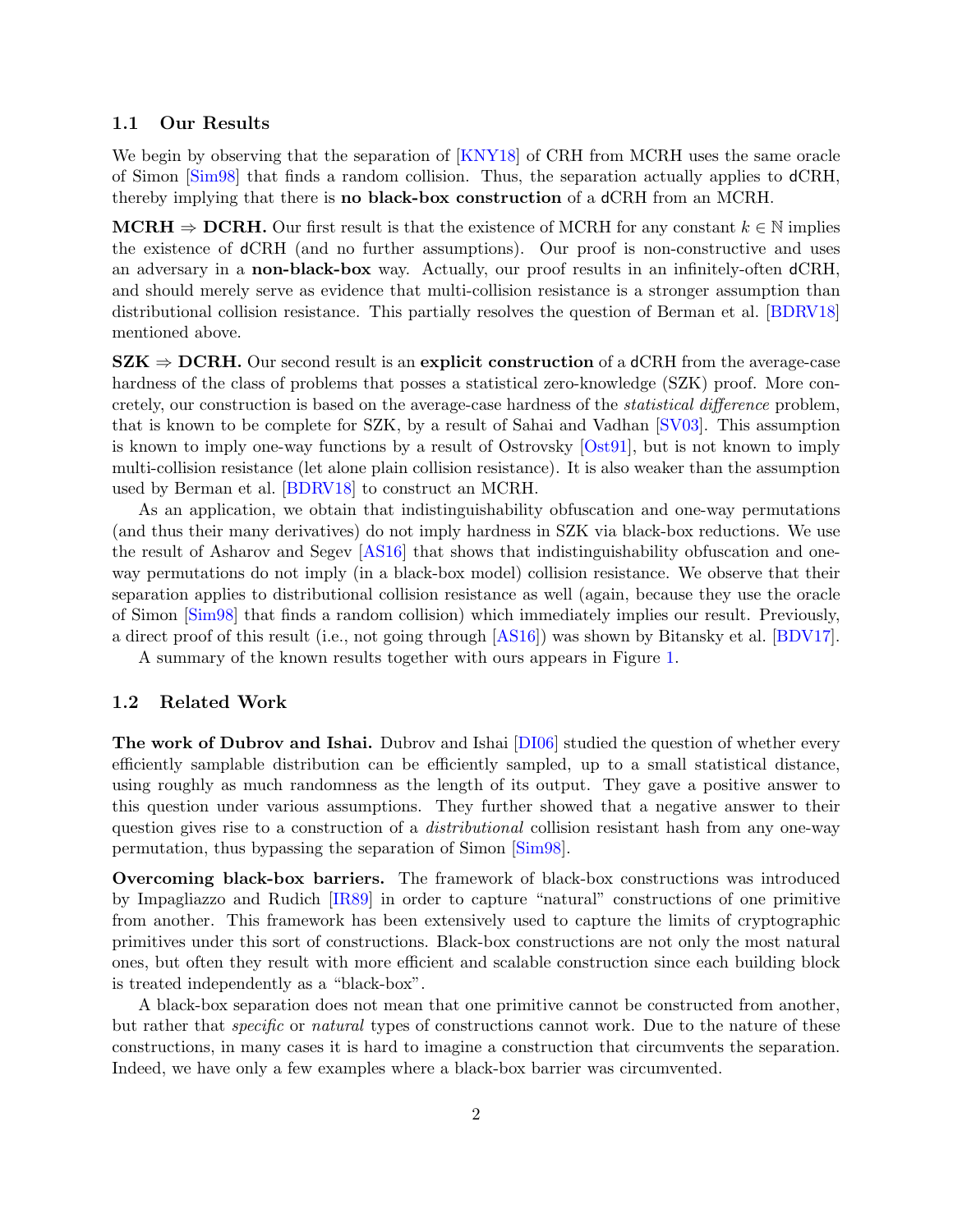

<span id="page-3-0"></span>Figure 1: An illustration of the known results and our new implications. Solid lines mean positive implications, namely, a solid arrow from  $A$  to  $B$  means that the existence of  $A$  implies the existence of B. Crossed out dashed red lines mean black-box separations, namely, such a line from A to B means that there is an impossibility for a black-box construction of  $B$  from  $A$ .

A well known tool that enables to bypass such limitations is using garbled circuits on circuits with embedded cryptography (e.g., a one-way function). This technique was used by Beaver [\[Bea96\]](#page-20-5) to construct round-efficient OT extension protocols (see also the recent work of Garg et al. [\[GMM17\]](#page-21-6)). They have also been recently used by Döttling and Garg  $[DG17]$  to construct an IBE scheme from the computational Diffie-Hellman assumption.

Another technique, introduced by Barak et al. [\[BOV07\]](#page-20-7), is via derandomization. Mahmoody and Pass [\[MP12\]](#page-22-3) showed a black-box separation for constructions of non-interactive commitments from a stronger notion of one-way functions, which they called hitting one-way functions. Then, using the derandomization technique, they showed that there exists a non-black-box construction of non-interactive commitments from hitting one-way functions. Note that the notion of a hitting one-way function was introduced especially for this purpose.

Another technique inspired by complexity theory is due to Harnik and Naor [\[HN10\]](#page-21-7) who introduced the task of compressibility of NP instances. Here, the task is to come up with a compression scheme that preserves the solution to an instance of a problem rather than preserving the instance itself. One of their results is a construction of a collision resistant hash function from any one-way function, assuming a compression algorithm for SAT. (Recall that there is no black-box construction of collision resistant hash functions from one-way functions [\[Sim98\]](#page-22-0).) Fortnow and Santhanam [\[FS11\]](#page-21-8) showed that such a compression algorithm cannot exist unless  $NP \subseteq \text{coNP/poly}$ . The result of Dubrov and Ishai [\[DI06\]](#page-21-3) discussed above can be viewed as complementary to the one of Harnik and Naor [\[HN10\]](#page-21-7), as they show consequences of the non-existence of (strong forms of) such algorithms.

A more recent technique comes from the area of program obfuscation. There, it was first shown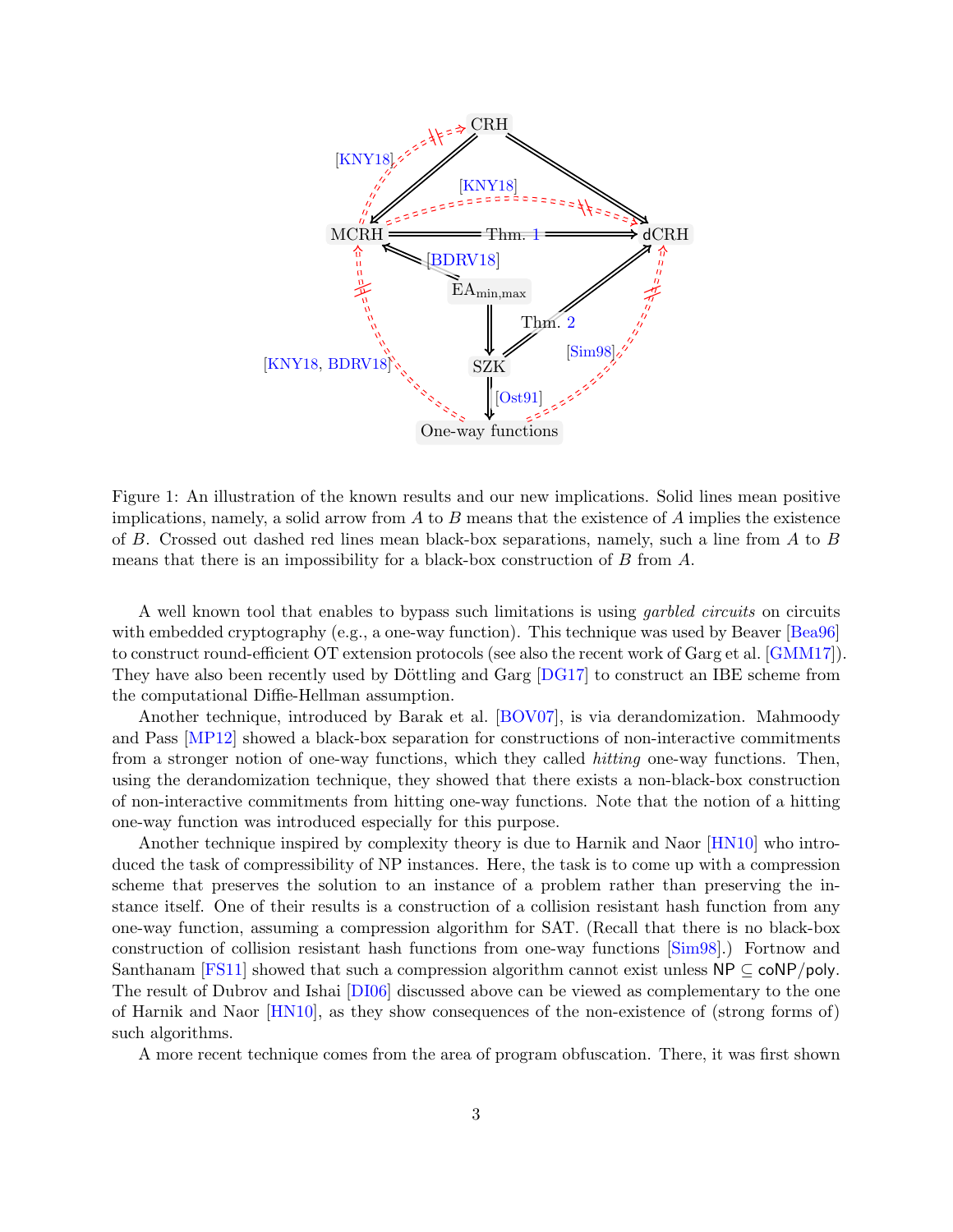by Asharov and Segev [\[AS16\]](#page-20-3) that a private-key functional encryption scheme cannot be used to construct a public-key encryption scheme in a black-box way. Here, the definition of black-box is more delicate as we do not want to limit the obfuscation to circuits that have no cryptography in them. So, the actual separation is from an even stronger primitive called private-key functional encryption for *oracle-aided* circuits which are allowed to have one-way function gates. This separation was bypassed by Bitansky et al. [\[BNPW16\]](#page-20-8) using a non-black-box component of Brakerski et al. [\[BKS16\]](#page-20-9) (see also [\[KS17\]](#page-21-9)), where they generate a functional key for a function that calls the encryption/key-generation procedure of the same scheme. In the same line of works and the same high-level non-black-box use, indistinguishability obfuscation was constructed from a primitive called constant-degree multilinear maps in works by Ananth, Lin, Sahai, Tessaro, and Vaikuntanathan [\[Lin16,](#page-21-10) [LV16a,](#page-22-4) [Lin17,](#page-21-11) [AS17,](#page-20-10) [LT17\]](#page-22-5), while such constructions were proven impossible in a black-box model by Mahmoody et al.  $[MMN+16]$  $[MMN+16]$ .

Lastly, we mention that there is a rich line of work, starting with Barak [\[Bar01\]](#page-20-11), on non-blackbox simulation. Here, the construction is black-box but only the simulator (which is constructed to prove the security of the scheme) is allowed to be non-black-box (usually in a potential adversary).

Statistical zero-knowledge. The notion of statistical zero-knowledge (SZK) proofs was introduced in the seminal work of Goldwasser, Micali and Rackoff [\[GMR89\]](#page-21-12). It is known that homomorphic encryption schemes and non-interactive computational private-information retrieval schemes imply hard problems in SZK [\[BL13,](#page-20-12) [LV16b\]](#page-22-7). Concrete assumptions such as Discrete Log, QR, lattices, and more, are also known to imply SZK hardness.

The class of (promise problems) with SZK proofs is characterized by the problems statistical difference (SD) and entropy difference (ED) by results of Sahai and Vadhan [\[SV03\]](#page-22-1) and Goldreich and Vadhan [\[GV99\]](#page-21-2). Statistical difference is the problem of deciding whether two distributions (specified by circuits that sample from them) are close or far in statistical distance. Entropy difference is the problem of deciding which of two given distributions (specified by circuits that sample from them) has noticeably higher Shannon entropy than the other.

There are closely related problems that are known to be complete for the class NISZK – the class that contains all (promise) problems for which there is a non-interactive statistical zero-knowledge proof. The complete problems, presented by Goldreich et al. [\[GSV99\]](#page-21-13), are statistical difference from uniform (SDU) and entropy approximation (EA). The former is the SD problem but where one of the distributions is the uniform one. The latter is the ED problem but where one of the distributions has known entropy  $k$  (so the goal is to decide whether the other distribution has entropy bigger than  $k + 1$  or smaller than  $k - 1$ ).

The assumption of Berman et al. [\[BDRV18\]](#page-20-0) (leading to a construction of MCRH) is the averagecase hardness of the promise problem to distinguish between distributions (specified by circuits) whose min-entropy is at least k from ones with max-entropy at most  $k-1$ . It is a strengthening of the (average-case) EA assumption which is in turn stronger than (average-case) ED and (averagecase) SD.

### 1.3 Our Techniques

We give an overview of our proof of existence of a dCRH family based on MCRH. It is instructive to give the idea of the construction and proof first in an idealized world where we have an (imaginary) oracle Magic. This oracle Magic, given any efficiently samplabe distribution D over pairs  $(x_1, x_2)$ and any particular value  $x_1^*$ , samples  $x_2$  from the marginal of D conditioned on  $x_1^*$  being the first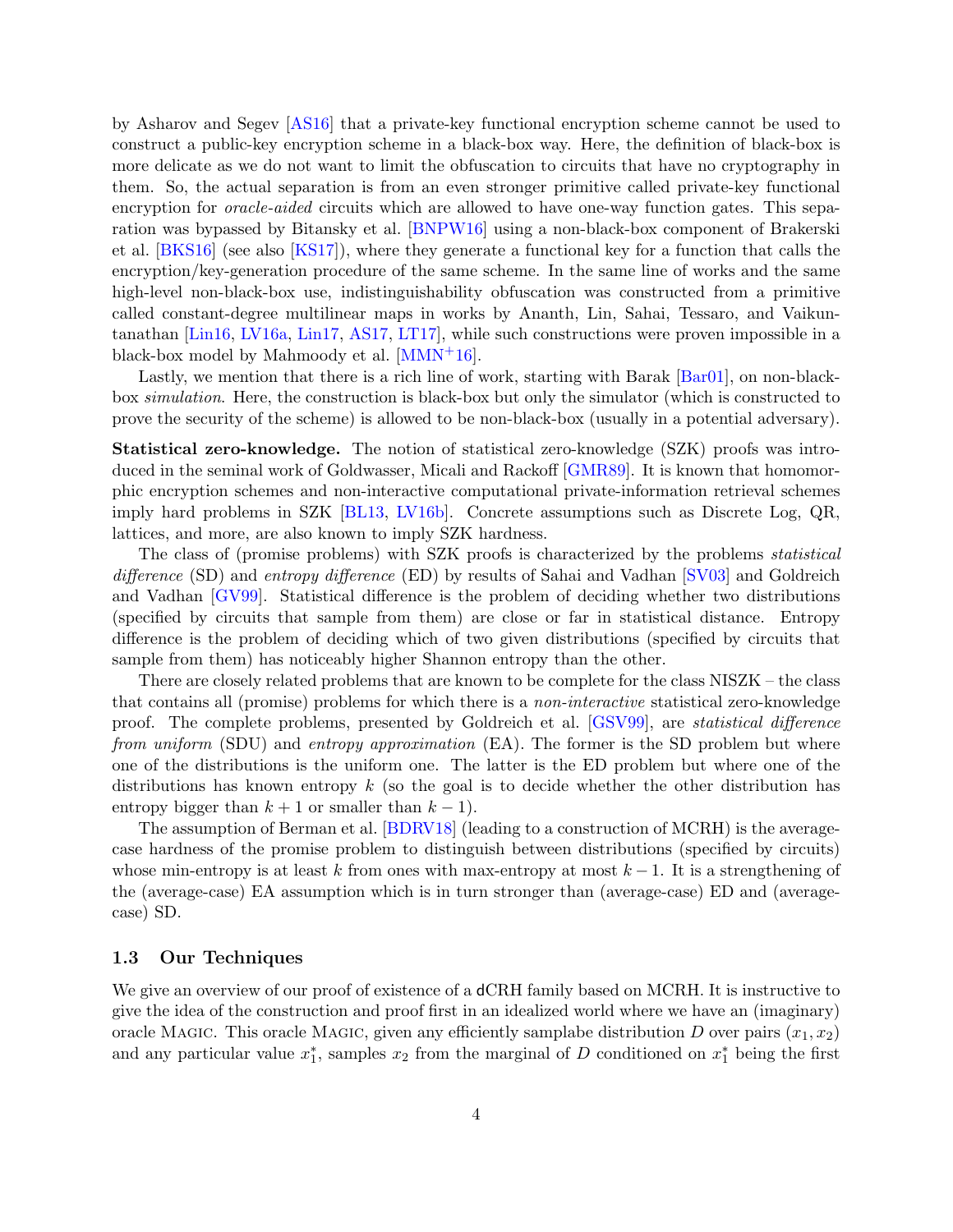output. Using this oracle, we show how to transform an MCRH family to a dCRH family. Then, we show how to replace the oracle with an efficient procedure; this is the non-black-box part in our construction. Notice that in general this oracle cannot be implemented in polynomial time (unless P=NP). Our implementation will not exactly be of the oracle MAGIC, but of a much weaker one which is still enough to carry out the proof.

To simplify the argument even further let us start with a 3-MCRH function family  $H$  where each function maps 2n bits to n bits. By definition, no polynomial-time algorithm, given  $h \leftarrow H$ , can find a triple of values that are mapped to the same image. We assume towards contradiction that dCRH families do not exist. In particular,  $\mathcal{H}$  is not a dCRH and thus there exists an adversary A that can break its security. Namely, A can sample random pairs of collisions relative to  $h \leftarrow \mathcal{H}$ . We show that given  $A$  and the oracle MAGIC we can find a 3-collision relative to a given h.

Given h, we run A to get a collision  $(x_1, x_2)$ , i.e.,  $h(x_1) = h(x_2)$ . We treat A as describing a distribution over pairs of inputs that collide and run the oracle MAGIC on  $\mathcal A$  with  $x_1^* = x_1$  to sample another pair of collision  $(x_1, x_3)$ , i.e.,  $h(x_1) = h(x_2)$ . This results with three values  $x_1, x_2, x_3$  that collide relative to h, that is,  $h(x_1) = h(x_2) = h(x_3)$ . Are they all distinct? We argue that indeed this is the case.

The first pair  $(x_1, x_2)$  was sampled uniformly at random, namely,  $x_1$  is uniformly random and  $x_2$  is uniformly random conditioned on colliding with  $x_1$ . Since our hash function is compressing enough, with high probability we have that the set of preimages  $h^{(-1)}(x_1)$  is exponentially large and thus the probability that  $x_1 = x_2$  is negligible. What about  $x_3$ ? Recall that  $x_3$  is also sampled uniformly at random conditioned on colliding with  $x_1$ , that is, uniformly at random from all the preimages of  $h(x)$ . Thus, the probability that  $x_3$  is either  $x_1$  or  $x_2$  is negligible, which completes the argument that  $x_1, x_2$  and  $x_3$  are a 3-way collision.

We have shown that if  $H$  is not a dCRH family, then the adversary together with the oracle Magic can be used to find a 3-way collision. It remains to explain how we implement this oracle. Our key observation is that in the (false) world where dCRH do not exist and MCRH does exist, we can actually implement an efficient yet limited version of this oracle (where  $x^*$  is uniform rather than arbitrary) which suffices for the purposes of our proof. This is the non-constructive (and non-black-box) part of the proof and is our main new insight.

We define a new hash family  $\mathcal{H}'$  that depends not only on H but also on the adversary A. Each  $h' \in \mathcal{H}'$  uses the input x as random coins to run the adversary A. If the adversary needs  $\ell$  random coins then our hash function h' will map  $\ell$  bits to n bits (w.l.o.g.  $\ell > 2n$ ). First, let  $\mathcal{A}^1$  be the adversary A that outputs only the first element of the collision that A finds. That is,  $\mathcal{A}^1(h;r)$  on input a hash function  $h \leftarrow \mathcal{H}$  and random coins r, runs  $\mathcal{A}(h; r)$  on h with coins r to get a collision  $(x, y)$  and it outputs only x. Using  $\mathcal{A}^1$  and a key  $h \in \mathcal{H}$  we define a key  $h' \in \mathcal{H}'$  as follows:

$$
h'(x) = h(\mathcal{A}^1(h; x)).
$$

This is why our construction is non-explicit: we do not know who the adversary  $A$  is, but we only know it exists.

Since  $\mathcal{H}'$  is also not a dCRH function family, there exists an adversary  $\mathcal{A}'$  that can sample a random collision relative to  $h' \leftarrow H'$ . We use A' in order to implement (some version of) the oracle MAGIC. First, we run A' on h' to get a collision  $(x_1, x_2)$ . Since  $x_1$  is uniform, we have that  $\mathcal{A}^1$  gets random bits and will output  $u_1$  which is part of a pair  $(u_1, u_2)$  that collides relative to h. Moreover,  $x_2$  is chosen such that it collides with  $x_1$ . Thus, if we let  $(u_3, u_4) \leftarrow \mathcal{A}(h; x_2)$ , then it must be that  $h(u_1) = h(u_3)$ , and therefore  $h(u_1) = h(u_2) = h(u_3)$ . Can we show that  $u_1, u_2$ , and  $u_3$  are all distinct?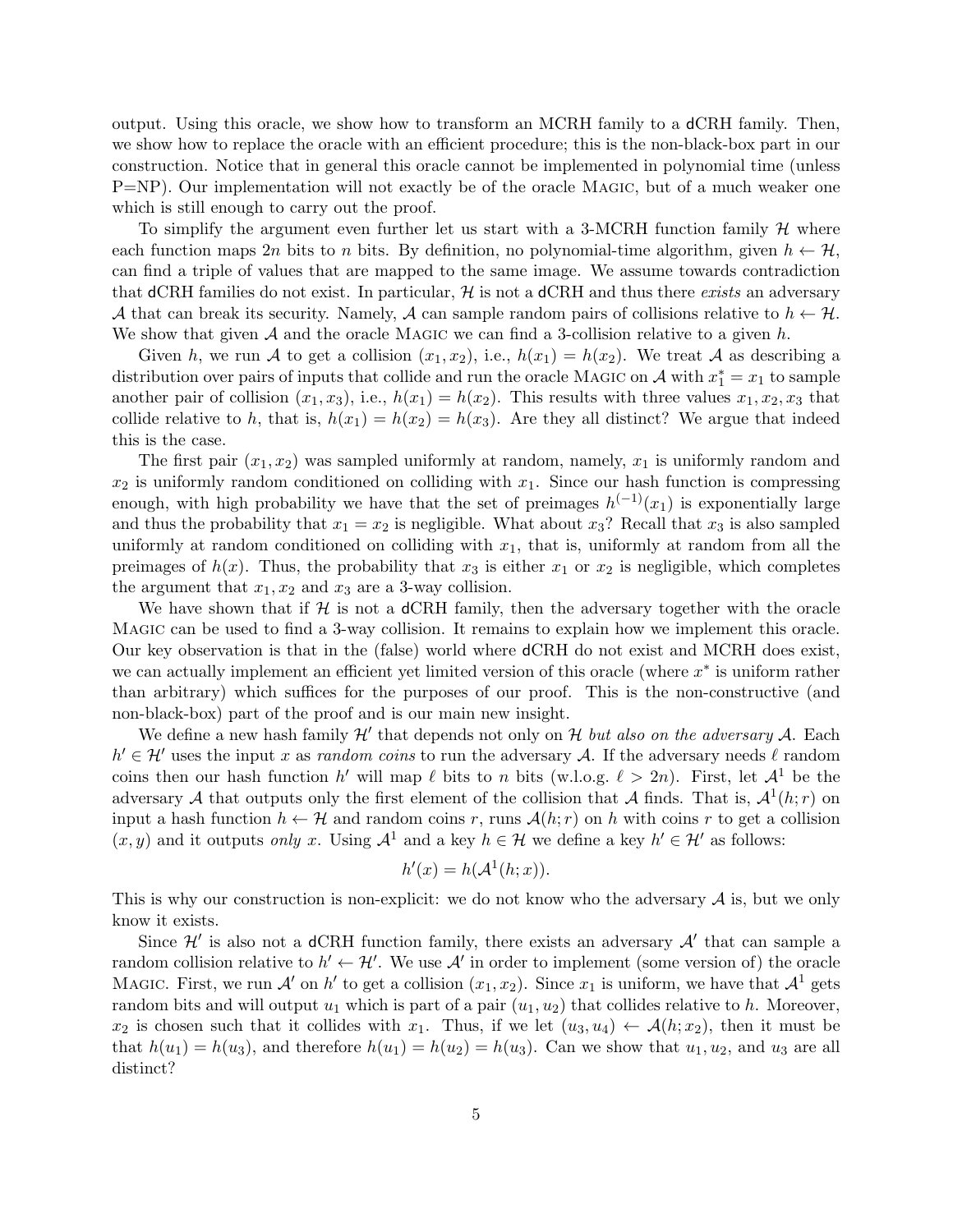Let  $U_y$  be the set of all u's that h maps to  $y = h(u_1)$ . Sinc h is compressing enough, the set  $U_y$  is exponentially large. Moreover, since  $x_1$  is uniformly random, then  $(u_1, u_2)$  is a random collision (under the right distribution) which implies that  $u_1 \neq u_2$  with high probability. Arguing distinctness of  $u_3$  is slightly more involved. Our goal is to show that indeed  $u_3$  is sampled uniformly from the set  $U_y$  and thus will be distinct from  $u_1, u_2$  with high probability.

Recall that  $x_2$  is sampled uniformly at random conditioned on  $h'(x_2) \in U_y$ . Thus, the distribution of the element  $u_3$  depends on the adversary  $A$ , and how he uses his random coins to output a pair  $(u_3, u_4)$  that collide relative to h and where  $h(u_3) = y$ . Since A is an adversary for H, we know that  $\mathcal{A}^1$  "maps" randomnesses x to elements u. For a string u, denote by  $X_u$  the set of all x's such that  $A^1(h; x) = u$ . By the guarantee on the output distribution of A, this mapping is regular in the sense that for each  $u, u' \in U_y$ , it holds that  $|X_u| = |X_{u'}|$ . Thus, the probability that  $u_3 = u_1$  (and similarly  $u_3 = u_2$ ) is bounded by the probability that  $x_2$  comes from  $X_{u_1}$ . By the above,  $x_2$  comes (uniformly) from one of the  $X_u$ 's where  $u \in U_y$ . But,  $U_y$  is exponentially large and all the  $X_u$ 's are of the same size, implying that the probability that  $u_3 = u_1$  is exponentially small. Altogether, indeed  $u_1, u_2$ , and  $u_3$  form a 3-way collision.

The above argument is slightly over-simplified since it does not take into account errors that  $\mathcal A$ or  $A'$  can make. In addition, we assumed that  $A$  and  $A'$  above output uniformly random collisions in the corresponding families, while in reality they can only be used to sample a collision which is statistically close to a random one. In the formal proof we handle these issues.

Finding larger collisions. In the proof above we used an adversary A that can find random pairs of collisions to construct a new hash function family, for which there is an adversary  $\mathcal{A}$  with which we designed an algorithm that finds 3-way collisions in the alleged 3-MCRH function family  $H$ . Let us call this algorithm by BreakMCRH. We first observe that BreakMCRH actually finds an (almost) random 3-way collision, namely, breaking the security of  $H$  as a *distributional* 3-MCRH. The distribution of our 3-way collision  $(x_1, x_2, x_3)$  is such that  $x_1$  is uniformly random and  $x_2$  and  $x_3$  are independent uniformly random conditioned on colliding with  $x_1$ .

We thus use BreakMCRH in a recursive manner to replace the adversary  $A$  (that finds pairs) and define a new hash function family. Finally, we modify the final algorithm BreakMCRH to find a 4-way collision. To this end, we define a new hash function family  $\mathcal{H}'$  such that each  $h' \in \mathcal{H}'$  is defined as

$$
h'(x) = h(\text{BreakMCRH}^1(h; x)),
$$

where BreakMCRH<sup>1</sup> $(h; x)$  is the algorithm BreakMCRH but outputs only the first element from the triple. Since (distributional) 3-MCRH do not exist, there is an adversary that can find a triple of collisions in a random  $h'$ . Similarly to the proof above, we use the first two elements to get a 3-way collision. Then, since the extra third element in the collision is sampled uniformly from a large set of pre-images it can be used to find the fourth colliding input.

This process can be generalized and continued for several iterations. The cost of each iteration is a polynomial blow-up in the running time of the hash function and the reduction (and also the success probability). Thus, we can apply this iteratively for k times where  $k \in \mathbb{N}$  is any fixed constant, resulting with the statement that k-MCRH implies a dCRH.

A construction from statistical difference. To present the idea behind the construction let us assume first that we have circuits  $C_0, C_1: \{0,1\}^n \to \{0,1\}^n$  such that it is computationally hard to distinguish whether they describe distributions that are identical or disjoint. This corresponds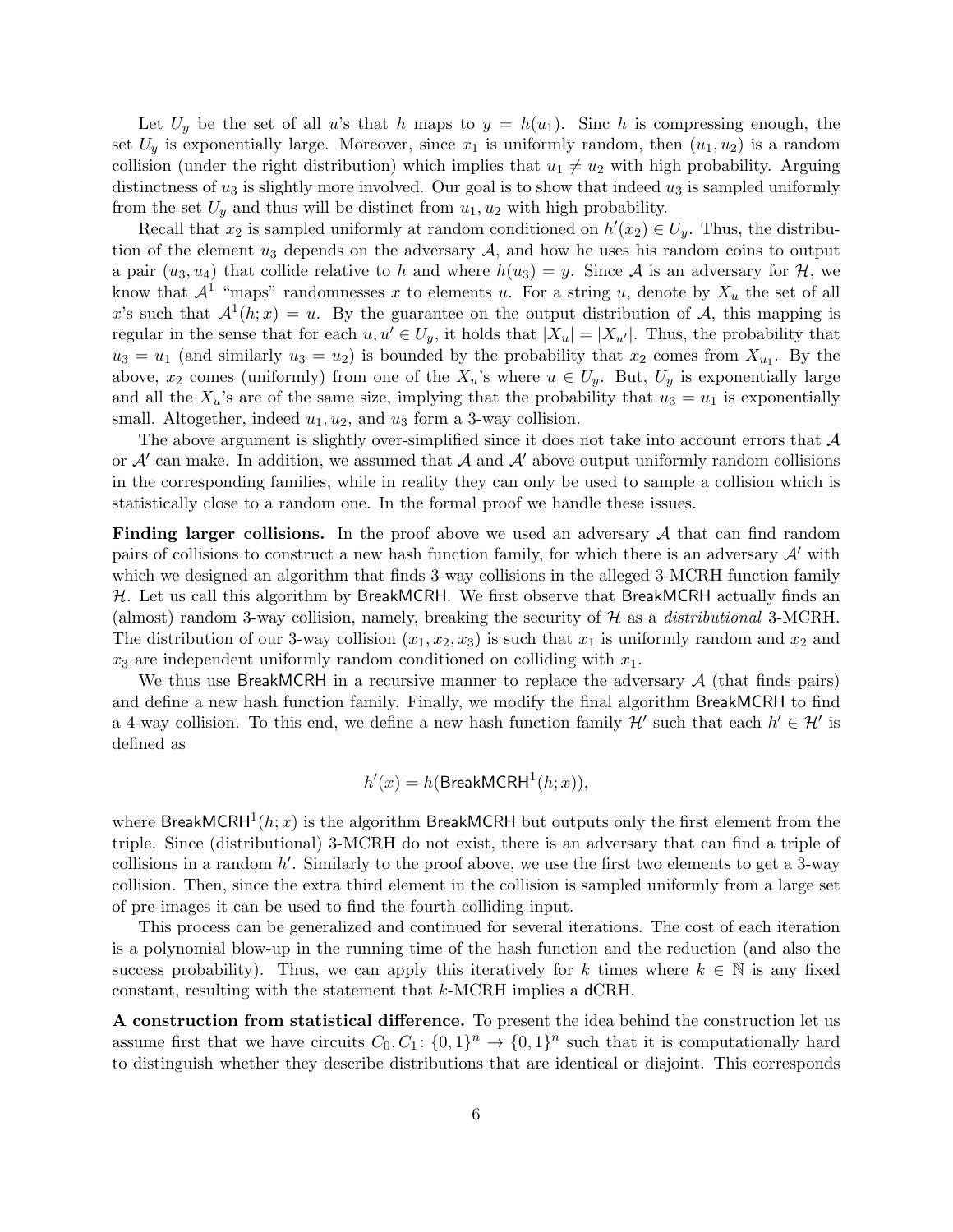to the statistical difference problem with parameters 0 and 1. We will overload  $C_0$  and  $C_1$  and let them denote (also) the corresponding distributions.

Our hash function  $h: \{0,1\}^{n+1} \to \{0,1\}^n$  is indexed by both circuits  $C_0$  and  $C_1$ , and it operates as follows

$$
h_{C_0, C_1}(x, b) = C_b(x).
$$

Let us assume that it is not a dCRH. Namely, there is an efficient adversary  $A$  that gets  $C_0$  and  $C_1$ , and finds  $(x, b), (x', b')$  that collide relative to  $h_{C_0, C_1}$ , as defined above. We claim that if the collision is such that  $b \neq b'$  then the circuits  $C_0$  and  $C_1$  must be identically distributed. Indeed, if  $b \neq b'$ , this means that we have x, x' such that, say,  $C_0(x) = C_1(x')$  which means that the induced distributions are not disjoint (and hence must be identical). The other case, if  $b = b'$ , can occur in both cases that the distributions are identical or disjoint, but each will happen only with probability 1/2. Thus, to distinguish the two cases we run the adversary A and check whether  $b \neq b'$ . If the distributions are identical, it will always be that  $b = b'$ , while if they are disjoint this will happen only with probability  $1/2$ . This is enough to distinguish between whether  $C_0$  and  $C_1$  are disjoint or identical with noticeable probability.

The case where the statistical distance is not 0 or 1 but is  $\epsilon$  vs.  $(1 - \epsilon)$  for a small constant  $\epsilon > 0$  follows the same high-level idea but requires a slightly more involved analysis. The goal is to relate the probability that  $b = b'$  to the statistical distance between  $C_0$  and  $C_1$  and show that these values are correlated. We choose to use a specific f-divergence called the *triangular discrimination*<sup>[1](#page-7-0)</sup> measure which is defined by

$$
\Delta_{\mathsf{TD}}(C_0, C_1) = \sum_{y} \frac{(\Pr[C_0 = y] - \Pr[C_1 = y])^2}{\Pr[C_0 = y] + \Pr[C_1 = y]}.
$$

We first related the probability that  $b' = b$  to the triangular discrimination between  $C_0$  and  $C_1$  by (simple) algebraic manipulations. Concretely, we show that

$$
Pr[b' = b] = \frac{1}{2} + \frac{\Delta_{TD}(C_0, C_1)}{4}.
$$

Then, we use the fact that the triangular discrimination can be bounded both from above and from below by a function that depends on the statistical distance.[2](#page-7-1) More precisely, it holds that

$$
2\Delta(C_0, C_1)^2 \leq \Delta_{\mathsf{TD}}(C_0, C_1) \leq 2\Delta(C_0, C_1).
$$

We use this to get our separation between the value of  $Pr[b' = b]$  in the case that  $C_0$  and  $C_1$  are close and in the case that they are far.

### 2 Preliminaries

Unless stated otherwise, the logarithms in this paper are base 2. For an integer  $n \in \mathbb{N}$  we denote by [n] the set  $\{1, \ldots, n\}$ . For a distribution X we denote by  $x \leftarrow X$  an element chosen from X

<span id="page-7-0"></span><sup>&</sup>lt;sup>1</sup>f-divergence is a family of measures of distance between probability distributions defined by  $D_f(P||Q)$  =  $\sum_{x} Q(x) \cdot f(P(x)/Q(x))$ . Statistical distance is a special case with  $f(x) = |1 - x|$  and triangular deiscrimination is a special case with  $f(x) = (x-1)^2/(x+1)$ .

<span id="page-7-1"></span><sup>&</sup>lt;sup>2</sup>This is why we use the triangular discrimination measure as opposed to more well-known measures such as the Kullback-Leibler divergence. The latter is only lower-bounded by a function that depends on the statistical distance.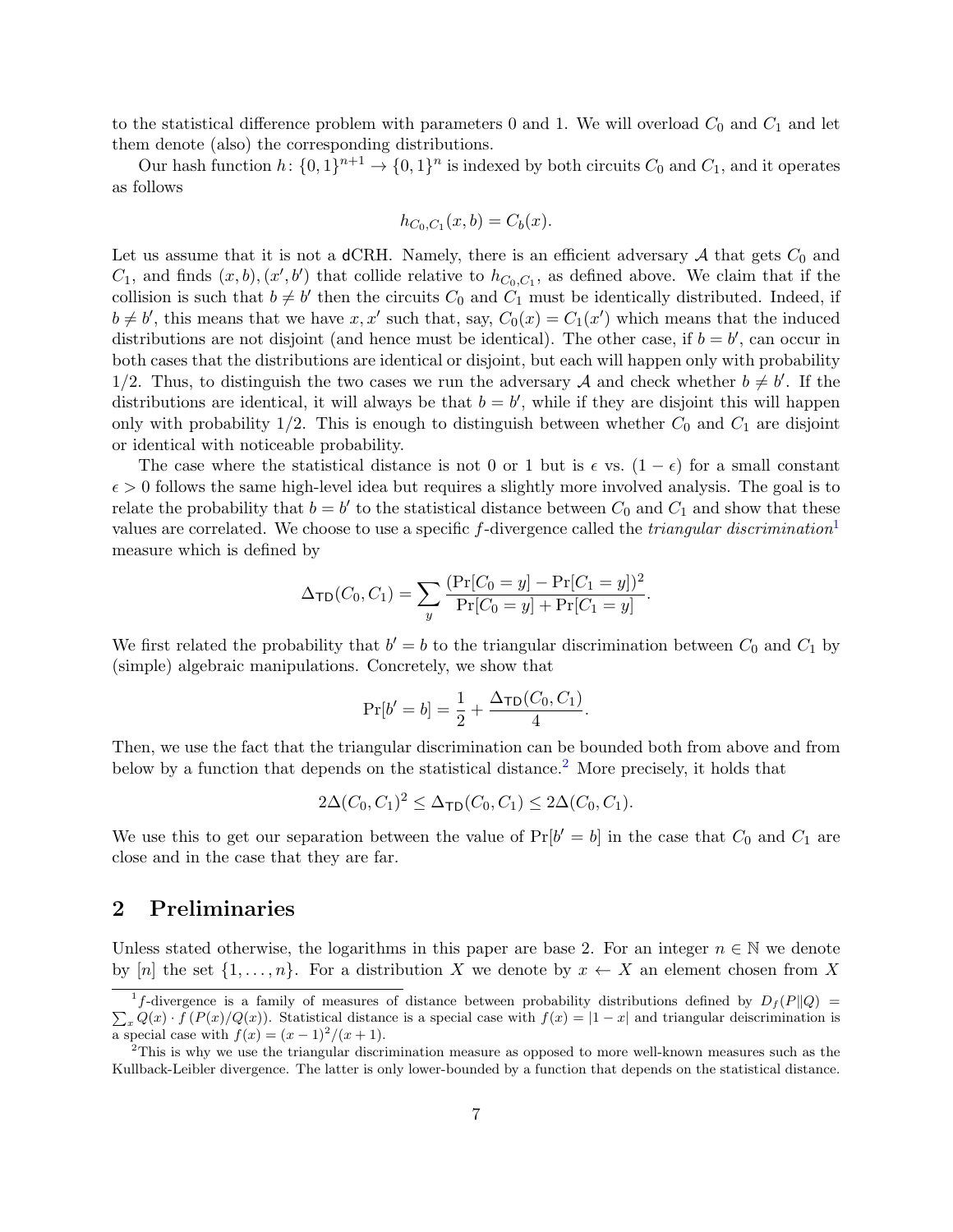uniformly at random. We denote by  $\circ$  the string concatenation operation. A function negl:  $\mathbb{N} \to \mathbb{R}^+$ is negligible if for every constant  $c > 0$ , there exists an integer  $N_c$  such that  $\text{negl}(n) < n^{-c}$  for all  $n > N_c$ . Throughout the paper, we denote by n the security parameter.

#### 2.1 Distance Measures

**Definition 1** (Statistical distance). The statistical distance between two random variables  $X, Y$ over a finite domain  $\Omega$ , is defined by

$$
\Delta(X,Y) \triangleq \frac{1}{2} \cdot \sum_{x \in \Omega} |\Pr[X = x] - \Pr[Y = x]|.
$$

We say that X and Y are  $\delta$ -close (resp. -far) if  $\Delta(X,Y) \leq \delta$  (resp.  $\Delta(X,Y) \geq \delta$ ).

We will use another (less well-known) distance measure called the *triangular discrimination* (a.k.a Le Cam Divergence).

<span id="page-8-0"></span>**Definition 2** (Triangular discrimination). The triangular discrimination between two random variables  $X, Y$  over a finite domain  $\Omega$ , is defined by

$$
\Delta_{\sf TD}(X, Y) = \sum_{x \in \Omega} \frac{(\Pr[X = x] - \Pr[Y = x])^2}{\Pr[X = x] + \Pr[Y = x]}
$$

It is known that the triangular discrimination is bounded from above by the statistical distance and from below by the statistical distance squared (see, for example, [\[Top00,](#page-22-8) Eq. (2.11)]).

<span id="page-8-1"></span>**Proposition 1.** For any two random variables X, Y over the same finite domain, it holds that

$$
2 \cdot \Delta(X, Y)^2 \le \Delta_{\mathsf{TD}}(X, Y) \le 2 \cdot \Delta(X, Y).
$$

#### 2.2 Efficient Function Families

A function f, with input length  $m_1(n)$  and outputs length  $m_2(n)$ , specifies for every  $n \in \mathbb{N}$  a function  $f_n: \{0,1\}^{m_1(n)} \to \{0,1\}^{m_2(n)}$ . We only consider functions with polynomial input lengths  $(in n)$  and occasionally abuse notation and write  $f(x)$  rather than  $f_n(x)$  for simplicity. The function f is computable in polynomial time (efficiently computable) if there exists an algorithm that for any  $x \in \{0,1\}^{m_1(n)}$  outputs  $f_n(x)$  and runs in time polynomial in n.

A function family ensemble is an infinite set of function families, whose elements (families) are indexed by the set of integers. Let  $\mathcal{F} = {\{\mathcal{F}_n : \mathcal{D}_n \to \mathcal{R}_n\}_{n \in \mathbb{N}}}$  stand for an ensemble of function families, where each  $f \in \mathcal{F}_n$  has domain  $\mathcal{D}_n$  and range  $\mathcal{R}_n$ . An efficient function family ensemble is one that has an efficient sampling and evaluation algorithms.

**Definition 3** (Efficient function family ensemble). A function family ensemble  $\mathcal{F} = {\mathcal{F}_n : \mathcal{D}_n \to}$  $\mathcal{R}_n$ <sub>n∈N</sub> is efficient if:

- $\bullet$  F is samplable in polynomial time: there exists a probabilistic polynomial-time machine that given  $1^n$ , outputs (the description of) a uniform element in  $\mathcal{F}_n$ .
- There exists a deterministic algorithm that given  $x \in \mathcal{D}_n$  and (a description of)  $f \in \mathcal{F}_n$ , runs in time  $\mathsf{poly}(n,|x|)$  and outputs  $f(x)$ .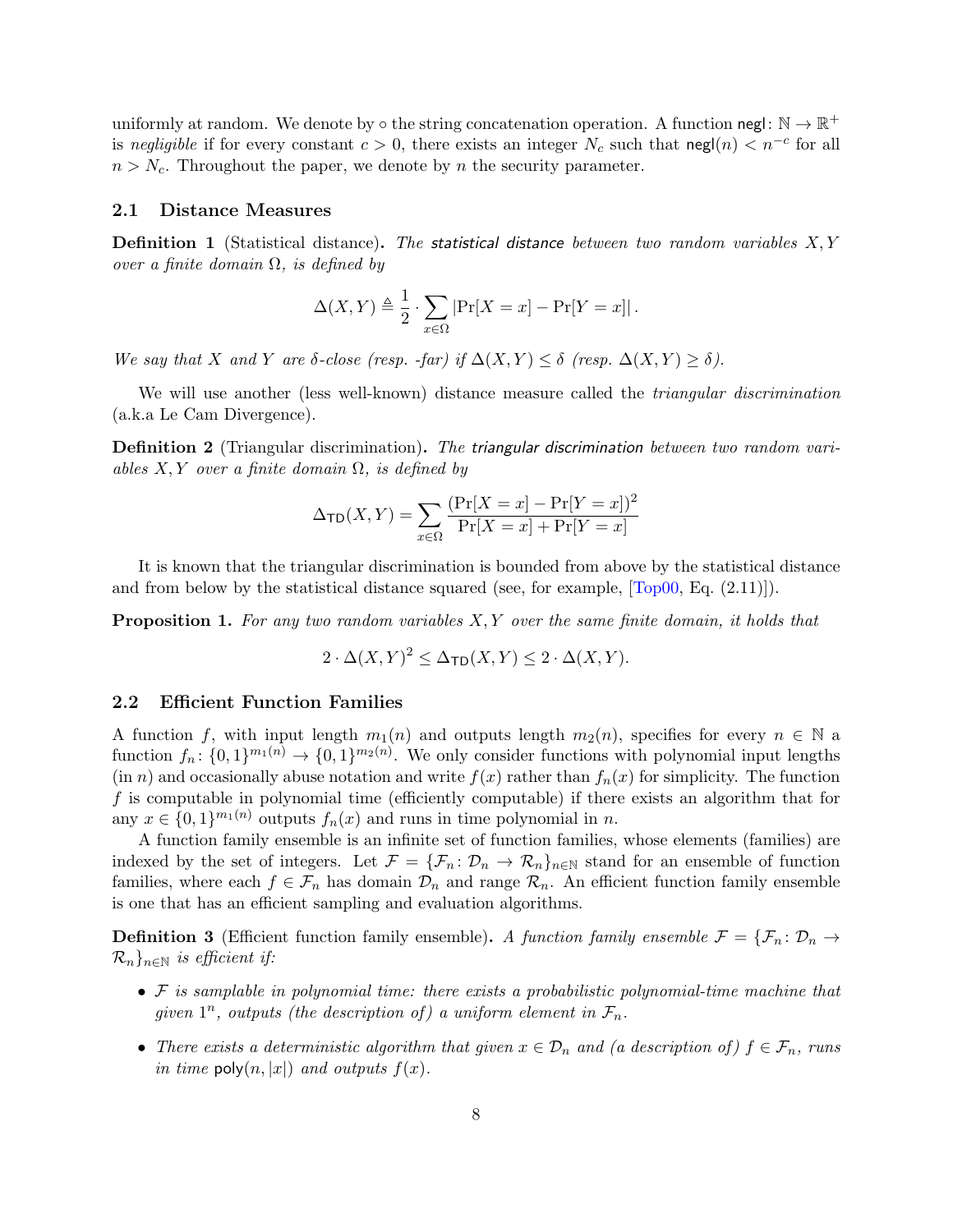### 2.3 Distributional Collision Resistant Hash Functions

A distributional collision resistant hash function is a hash function with the security guarantee that no efficient adversary can sample a uniform collision. This relaxation of classical collision resistance was introduced by Dubrov and Ishai [\[DI06\]](#page-21-3).

For  $h: \{0,1\}^m \to \{0,1\}^n$ , we associate a random variable  $COL_h \subseteq \{0,1\}^m \times \{0,1\}^m$  over pairs of inputs  $(x_1, x_2)$  to h sampled by the following process:  $x_1$  is chosen uniformly at random from  $\{0,1\}^m$  and then  $x_2$  is chosen uniformly at random from the set  $\{x \in \{0,1\}^m : h(x) = h(x_1)\}\$ . Note that it is possible that  $x_1 = x_2$ .

**Definition 4** (Distributional collision resistant hashing). Let  $\mathcal{H} = {\mathcal{H}_n: \{0,1\}^{m(n)} \to \{0,1\}^n\}_{n \in \mathbb{N}}}$ be an efficient function family ensemble, where  $m(n) < n$ . We say that H is a secure distributional collision resistant hash  $(dCRH)$  function family if for any probabilistic polynomial-time algorithm A and any two negligible functions  $\delta(\cdot)$  and  $\epsilon(\cdot)$ , it holds that

$$
\Pr_{h \leftarrow \mathcal{H}} \left[ \Delta \left( \mathcal{A}(1^n, h), \text{COL}_h \right) \le \delta(n) \right] \le 1 - \epsilon(n)
$$

for all sufficiently large  $n \in \mathbb{N}$ . Note that the probability above is only over the choice of  $h \leftarrow \mathcal{H}$ .

We say that a dCRH as above is infinitely-often secure if the above security only holds for infinitely many  $n$ 's rather than for all large enough  $n$ 's.

#### 2.4 Multi-Collision Resistant Hash Functions

A multi-collision resistant hash function is a relaxation of standard notion of collision resistant hash function in which it is hard to find *multiple* distinct values that all collide on the same value. This primitive has been recently studied in several works [\[KNY17,](#page-21-0) [BDRV18,](#page-20-0) [BKP18,](#page-20-1) [KNY18\]](#page-21-1).

**Definition 5** (Multi-collision resistant hashing). Let  $k = k(n)$  be a polynomial function. An efficient function family ensemble  $\mathcal{H} = {\mathcal{H}_n: \{0,1\}^{2n} \to \{0,1\}^n\}_{n \in \mathbb{N}}$  is a secure k-multi-collision resistant hash (MCRH) function family if for any probabilistic polynomial-time algorithm A there exists a negligible function negl(·) such that for all  $n \in \mathbb{N}$ , it holds that

$$
\Pr\left[\begin{array}{c}x_1,\ldots,x_k \text{ are distinct and } \\ h(x_1)=\cdots=h(x_k)\end{array}\middle|\begin{array}{c}h\leftarrow \mathcal{H}_n \\ (x_1,\ldots,x_k)\leftarrow \mathcal{A}(h)\end{array}\right]\leq \mathsf{negl}(n).
$$

We call such  $x_1, \ldots, x_k$  that map to the same value under h a k-way collision.

## 3 Constructing dCRH from MCRH

In this section we present our main result. The theorem states that the existence of any MCRH implies the existence of a dCRH. Our construction is non-black-box.

<span id="page-9-0"></span>Theorem 1. Assuming the existence of a secure 3-MCRH function family that compresses 2n bits to n bits, then there exists an (infinitely often) secure dCRH function family.

**Proof.** Let  $\mathcal{H} = \{h: \{0,1\}^{2n} \to \{0,1\}^n\}$  be a secure 3-MCRH function family. Assume towards contradiction that infinitely-often dCRH function families do not exist, and we will show that 3- MCRH families do not exist as well (which is a contradiction). Since there are no dCRH function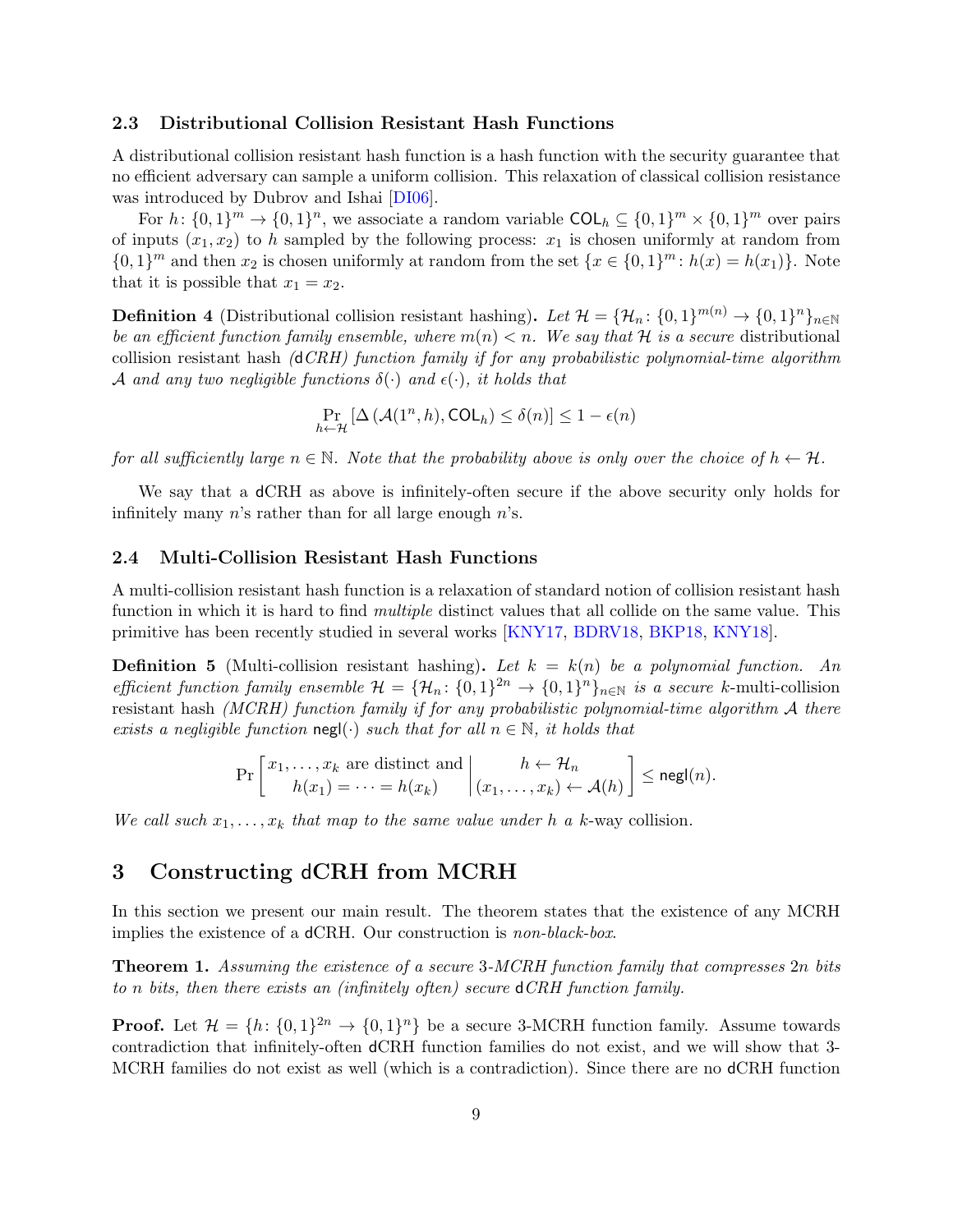families, in particular,  $\mathcal{H}$  is not a dCRH and there exists an adversary  $\mathcal{A}$  and two negligible functions  $\delta(\cdot)$  and  $\epsilon$  such that for all large enough n's it holds that

$$
\Pr_{h \leftarrow \mathcal{H}} \left[ \Delta \left( \mathcal{A}(1^n, h), \text{COL}_h \right) \le \delta(n) \right] > 1 - \epsilon(n)
$$

That is, A gets  $h \in \mathcal{H}$  as input, and randomness r and outputs a collision  $(x_1, x_2)$  that is distributed as a random collision from  $COL<sub>h</sub>$ . We denote this process by  $(x_1, x_2) \leftarrow \mathcal{A}(h; r)$  (notice that we omit the  $1^n$  argument to simplify notation). Denote by  $\mathcal{A}^1$  the same adversary that outputs only  $x_1$ . That is,  $x_1 \leftarrow A^1(h; r)$ .

Our key observation is that we can use  $A^1$  to define a new family  $\mathcal{H}'$  of hash functions which will be an infinitely-often secure  $d$ CRH function family. The keys in this family are denoted by  $h'$ and have the same representation as  $h \in \mathcal{H}$  but perform a different operation. Let  $\ell = \ell(n)$  be an upper bound on the number of random bits that A uses, and assume that  $\ell > 2n$  without loss of generality. We define a new hash family where the input  $x$  is used as random coins to run the adversary  $\mathcal{A}^1$ . Formally, we define each function in the family  $\mathcal{H}' = \{h' : \{0,1\}^{\ell} \to \{0,1\}^n\}$  by

$$
h'(x) = h(A1(h; x)).
$$

Again, since there are no infinitely-often dCRH function families, then in particular,  $\mathcal{H}'$  is not a dCRH. Thus, again again there is an adversary  $\mathcal{A}'$  and two negligible functions  $\delta'(\cdot)$  and  $\epsilon'(\cdot)$  such that

$$
\Pr_{h' \leftarrow \mathcal{H}'} \left[ \Delta \left( \mathcal{A}'(1^n, h'), \text{COL}_{h'} \right) \le \delta(n) \right] > 1 - \epsilon(n) .
$$

We show how to construct an adversary Break $H$  that uses both  $A$  and  $A'$  to break the security of the given MCRH. The full description of  $\textsf{BreakH}(1^n, h)$  is given in Figure [2.](#page-10-0)

Algorithm Break $\mathcal{H}(1^n, h)$ :

- 1. Define h' such that  $h'(x) = h(\mathcal{A}^1(h; x)).$
- 2.  $(x_1, x_2) \leftarrow \mathcal{A}'(h')$  with fresh randomness.
- <span id="page-10-1"></span>3.  $(u_1, u_2) \leftarrow A(h; x_1)$ .
- 4.  $(u_3, u_4) \leftarrow \mathcal{A}(h; x_2)$ .
- <span id="page-10-0"></span>5. Output  $(u_1, u_2, u_3)$ .

Figure 2: The description of the adversary Break H that uses  $A$  and  $A'$  to break the security of the MCRH function family  $H$ .

To simplify the analysis we will analyze a different adversary called Break $H$ , described in Figure [3.](#page-11-0) This adversary is inefficient but its output distribution is negligibly close (in statistical distance) to the output distribution of Break $H$ . So, once we show that Break $H$  breaks  $H$ , we will get that Break $H$  breaks  $H$  with almost the same probability which is a contradiction.

Let us set-up some notation first. Recall that  $COL<sub>h</sub>$  is a distribution over pairs of inputs  $(x_1, x_2)$ to h such that  $x_1$  is chosen uniformly at random and  $x_2$  is chosen uniformly at random conditioned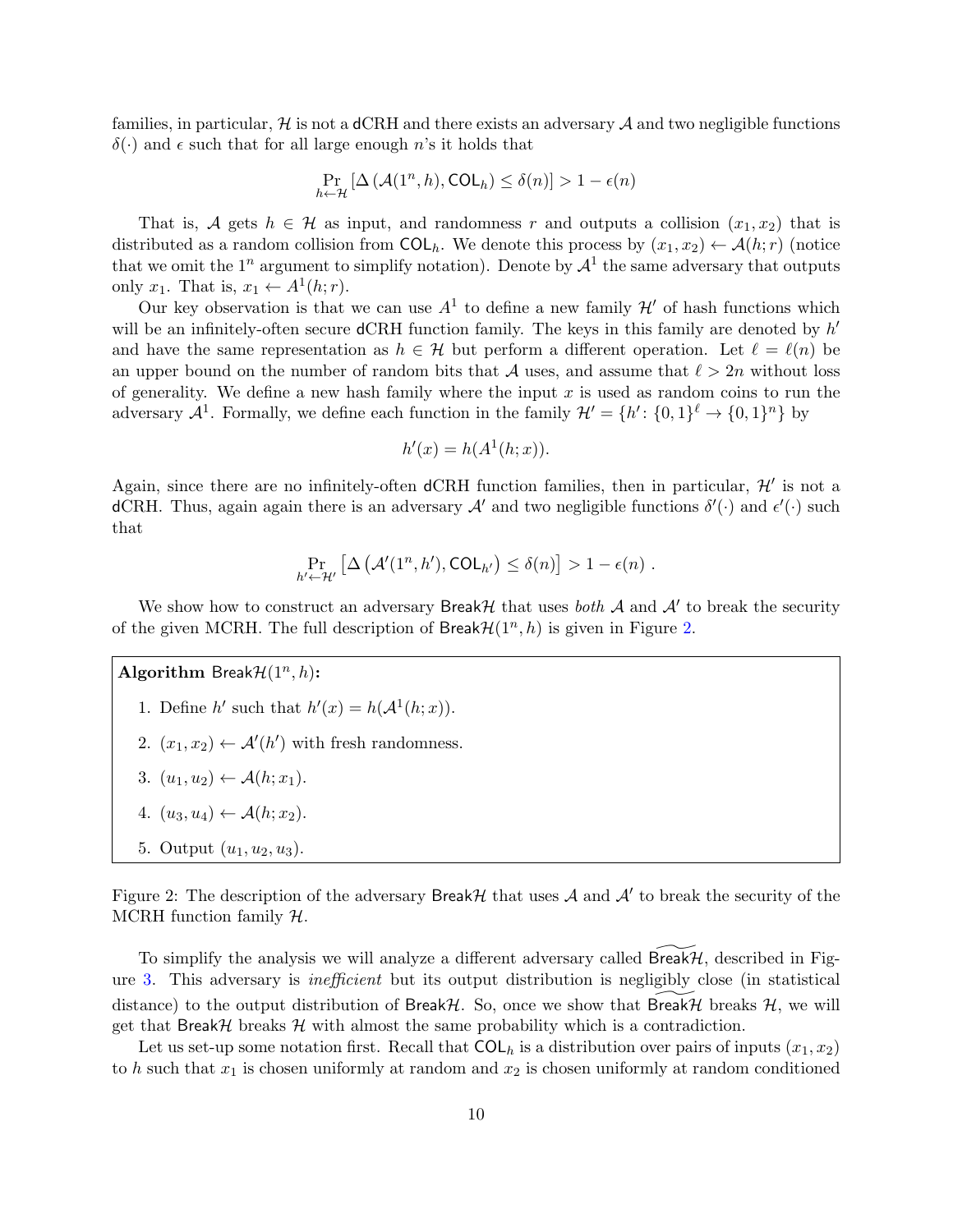on  $h(x_1) = h(x_2)$ . Let COL<sub>h</sub> be a distribution that outputs the first element in the collision, namely  $x_1$ . Let  $\textsf{COL}_{h,x_1}^2$  be the distribution that outputs the second elements conditioned on colliding with the first, namely, a random  $x_2$  conditioned on  $h(x_1) = h(x_2)$ . We also denote by  $\text{COL}_h(r)$  a sample from  $COL<sub>h</sub>$  using randomness r.

Algorithm  $\widetilde{\mathsf{BreakH}}(1^n,h)$ :

- 1. Define h' such that  $h'(x) = h(\mathcal{A}^1(h; x)).$
- 2.  $(u_1, u_2) \leftarrow \text{COL}_h(x_1)$ , where  $x_1 \leftarrow \text{COL}_{h'}^1$ .
- 3.  $(u_3, u_4) \leftarrow \mathcal{A}(h; x_2)$ , where  $x_2 \leftarrow \text{COL}_{h', x_1}^2$ .
- <span id="page-11-0"></span>4. Output  $(u_1, u_2, u_3)$ .

Figure 3: The description of the adversary  $\widetilde{\text{BreakH}}$  that uses A and A' to break the security of the MCRH function family  $H$ .

### Claim 1. If Break $H$  breaks the security of  $H$ , then so does Break $H$ .

**Proof.** We prove the claim by defining a hybrid adversaries Break $\mathcal{H}^*$  and show the following sequence of implications:

- 1. If  $\widetilde{\text{BreakH}}$  breaks the security of  $H$ , then so does Break $H^*$ .
- 2. If Break $\mathcal{H}^*$  breaks the security of  $\mathcal{H}$ , then so does Break $\mathcal{H}$ .

The adversary Break $\mathcal{H}^*$  is the same as Break $\mathcal{H}$  except that we change Item [3](#page-10-1) to the following:

2.  $(u_1, u_2) \leftarrow \mathcal{A}(h; x_1)$ , where  $x_1 \leftarrow \text{COL}_{h'}^1$ .

First, we argue that if  $\widetilde{BreakH}$  breaks the security of H, then so does BreakH<sup>∗</sup>. Denote by  $\widetilde{\mu}(n)$ the success probability of Break H in breaking the security of H. With probability  $1 - \epsilon(n)$  over the choice of  $h \leftarrow \mathcal{H}$  we sample a "good" h, that is, a h for which the adversary  $\mathcal{A}$  outputs a collision that is  $\delta(n)$ -close to one from  $COL<sub>b</sub>$ . Then, for any such "good" h, the success probability of Break $\mathcal{H}^*$ is  $\tilde{\mu}(n) - \delta(n)$ . So, overall, the success probability of Break $\mathcal{H}^*$  is  $\mu^*(n) = \tilde{\mu}(n) - \delta(n) - \epsilon(n)$ .<br>Second we aggue that if Break1'\* breaks the sequently of 1', then so does Break1'. Done

Second, we argue that if Break $\mathcal{H}^*$  breaks the security of  $\mathcal{H}$ , then so does Break $\mathcal{H}$ . Denote by  $\mu^*(n)$  the success probability of Break $\mathcal{H}^*$  in breaking the security of  $\mathcal{H}$ . With probability  $1 - \epsilon'(n)$ (over the choice of  $h' \leftarrow H'$ ) the adversary A' outputs a collision that is  $\delta'(n)$ -close to one from COL<sub>h'</sub>. Then, for any such "good" h, the success probability of Break $\mathcal{H}$  is  $\mu^*(n) - \delta'(n)$ . So, overall, the success probability of Break $\mathcal{H}$  is  $\mu(n) = \mu^*(n) - \delta'(n) - \epsilon'(n)$ .

Combining both of the above, we have that if Break $H$  breaks the security of  $H$  with probability  $\tilde{\mu}(n)$ , then BreakH breaks it with probability

$$
\mu(n) = \widetilde{\mu}(n) - \delta(n) - \epsilon(n) - \delta'(n) - \epsilon'(n).
$$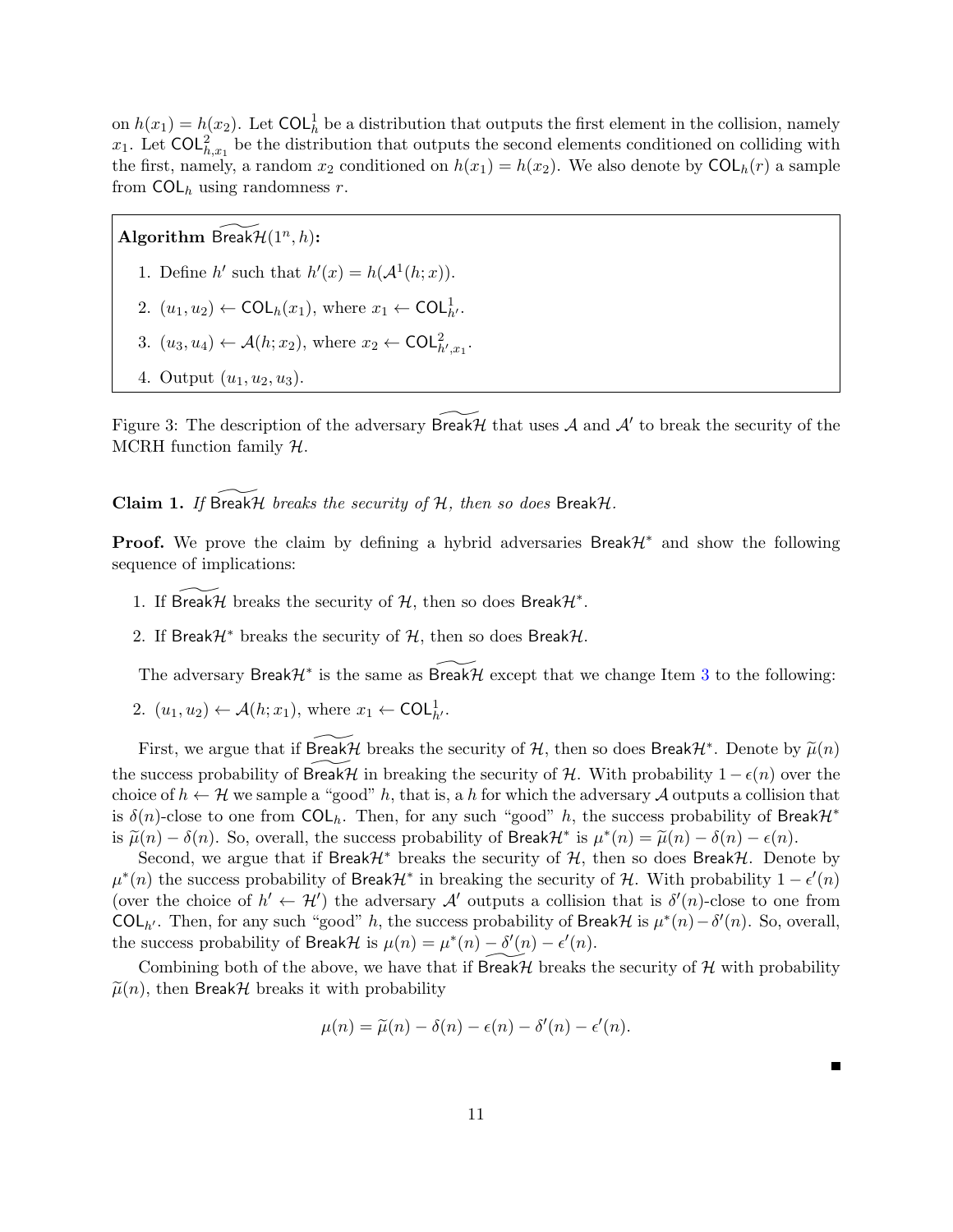By the definition of  $x_1 \leftarrow \text{COL}_h^1$  and  $x_2 \leftarrow \text{COL}_{h,x_1}^2$ , we have that  $x_1$  is uniformly random in the domain of h' (namely,  $\{0,1\}^{\ell}$ ) and  $x_2$  is a uniform element in  $\{0,1\}^{\ell}$  conditioned on satisfying  $h(x_1) = h(x_2)$ .

<span id="page-12-1"></span>**Lemma 1.** With all but negligible probability we have that  $h(u_1) = h(u_2) = h(u_3)$ .

**Proof.** By the union bound

$$
\Pr[h(u_1) = h(u_2) = h(u_3)] \ge 1 - \Pr[h(u_1) \ne h(u_2) \text{ or } h(u_1) \ne h(u_3)]
$$
  
\n
$$
\ge 1 - \Pr[h(u_1) \ne h(u_2)] - \Pr[h(u_1) \ne h(u_3)].
$$

If  $(x_1, x_2)$  is a collision under h', by definition of h', then it holds that

$$
h(u_1) = h(\mathcal{A}^1(h; x_1)) = h(\mathcal{A}^1(h; x_2)) = h(u_3).
$$

Thus, since by the definition of  $COL_{h'}$ , the inputs  $x_1$  and  $x_2$  are a collision relative to h', then  $u_1$ and  $u_3$  are a collision relative to h. That is,

$$
\Pr[h(u_1) \neq h(u_3)] = 0.
$$

Additionally, recall that the pair  $(x_1, x_2)$  is a random collision sampled via  $COL<sub>h</sub>$ . Namely,  $x_1$ is uniformly random in  $\{0,1\}^{\ell}$ . Since A outputs a collision relative to h for all but a  $\delta(n)$ -fraction of possible randomnesses, it must be that  $h(u_1) = h(u_2)$ , except with probability  $\delta(n)$ . That is,

$$
\Pr[h(u_1) \neq h(u_2)] \leq \delta(n).
$$

What is left to show, and is the most technical part of the proof, is that all three elements  $u_1, u_2, u_3$ are distinct. An illustration of the main ideas and the notations used in the proof is given in Figure [4.](#page-13-0)

#### <span id="page-12-2"></span>**Lemma 2.** With all but negligible probability we have that  $u_1, u_2, u_3$  are distinct.

**Proof.** To argue distinctness, we first show that set of inverses of  $h(u_1)$  is large with high probability. We use the following claim.

<span id="page-12-0"></span>**Claim 2.** For any  $h \in \mathcal{H}$ , it holds that

$$
\Pr_{x \leftarrow \{0,1\}^{2n}}[|h^{-1}(h(x))| > 2^{n/2}] \ge 1 - 2^{-n/2}.
$$

**Proof.** We count how many x's might there be that satisfy  $|\{h^{-1}(h(x))\}| \leq 2^{n/2}$ . Let us denote by  $U_1, \ldots, U_k$  a partition of  $\{0,1\}^{2n}$  into sets according to the output of h. That is,  $\forall i \ \forall x, y \in$  $U_i: h(x) = h(y)$  and for all  $i \neq j$  and  $x \in U_i, y \in U_j$  it holds that  $h(x) \neq h(y)$ . Each set  $U_i$ that is larger than  $2^{n/2}$  is called "good" and others are called "bad". The total number of sets k is bounded by  $2^n$  and thus, there can be at most  $2^n$  bad sets  $U_i$ . Namely, the total number of elements in the bad sets is bounded by  $2^n \cdot 2^{n/2} = 2^{3n/2}$ . Thus, the number of elements in good sets is  $2^{2n} - 2^{3n/2} = (1 - 2^{-n/2}) \cdot 2^{2n}$  and each such good element x satisfies  $|\{h^{-1}(h(x))\}| > 2^{n/2}$ .

П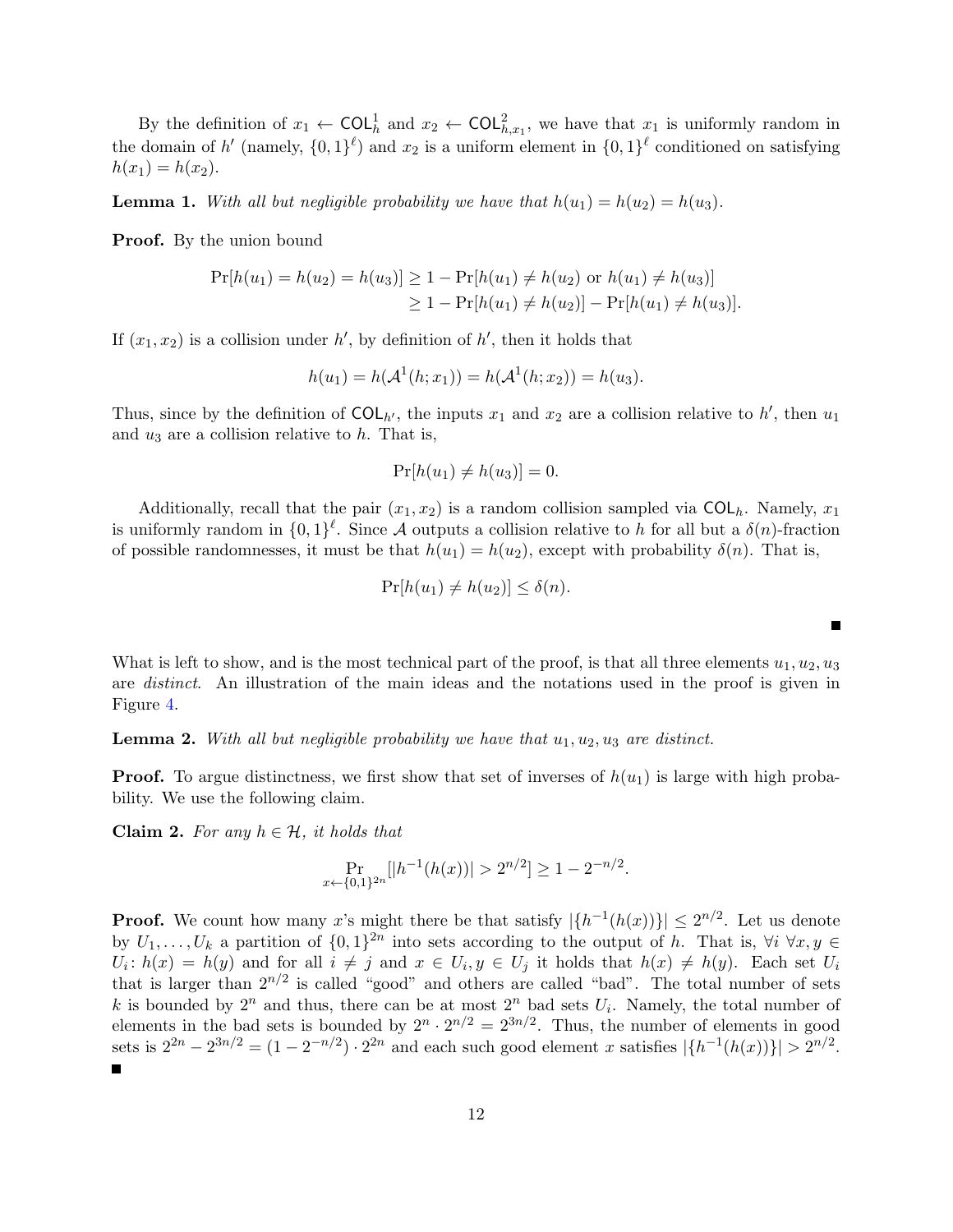

Figure 4: An illustration of the ideas and notations used in the proof of the proof.

<span id="page-13-0"></span>Let  $y = h(u_1)$  and let us denote all the values u that are mapped to y by:

$$
U_y = \{u \mid h(u) = y\}.
$$

Note that, by Claim [2,](#page-12-0) with very high probability over the choice of  $x_1$ , it holds that

<span id="page-13-1"></span>
$$
|U_y| \ge 2^{n/2}.\tag{1}
$$

The elements  $u_1$  and  $u_2$  are a sample of  $COL<sub>h</sub>$  using fresh randomness  $x_1$ . Since  $x_2$  is sampled from the set of all preimages of  $x_1$ , we have that

$$
\Pr[u_1 \neq u_2] \geq \Pr\left[u_1 \neq u_2 \mid |U| > 2^{n/2}\right] \cdot \Pr\left[|U| > 2^{n/2}\right]
$$

$$
\geq 1 - \mathsf{negl}(n).
$$

We continue to show that  $u_3$  is distinct from  $u_1, u_2$ . From now on, let us condition on  $x_1$  being such that Eq. [\(1\)](#page-13-1) holds. We also condition on  $h \in \mathcal{H}$  being such that  $\Delta(\mathcal{A}(1^n, h), \text{COL}_h) \leq \delta(n)$ . The former happens with probability  $1 - 2^{-\Omega(n)}$  and the latter happens with probability  $1 - \epsilon(n)$ . Overall, by the conditioning we will lose an additive negl( $n$ ) term in the overall success probability of Break $H$ .

The algorithm  $\mathcal{A}^1$  (i.e.,  $\mathcal A$  when restricted to output only the first element) gives us a mapping between x's and u's. Namely, for every  $x \in \{0,1\}^{\ell}$ , there is a  $u \in \{0,1\}^{2n}$  such that  $(u, \cdot) = \mathcal{A}(h; x)$ . For  $u \in \{0,1\}^{2n}$ , denote

$$
X_u = \{x \mid \mathcal{A}^1(h; x) = u\}.
$$

We claim that for any two  $u, u'$ , the sizes of  $X_u$  and  $X_{u'}$  are roughly the same.

<span id="page-13-2"></span>Claim 3. For any  $u, u' \in U_y$ ,

$$
\Pr_{(x_1,x_2)\leftarrow\text{COL}_{h'}}[x_2\in X_u] \in \Pr_{(x_1,x_2)\leftarrow\text{COL}_{h'}}[x_2\in X_{u'}] \pm \delta(n).
$$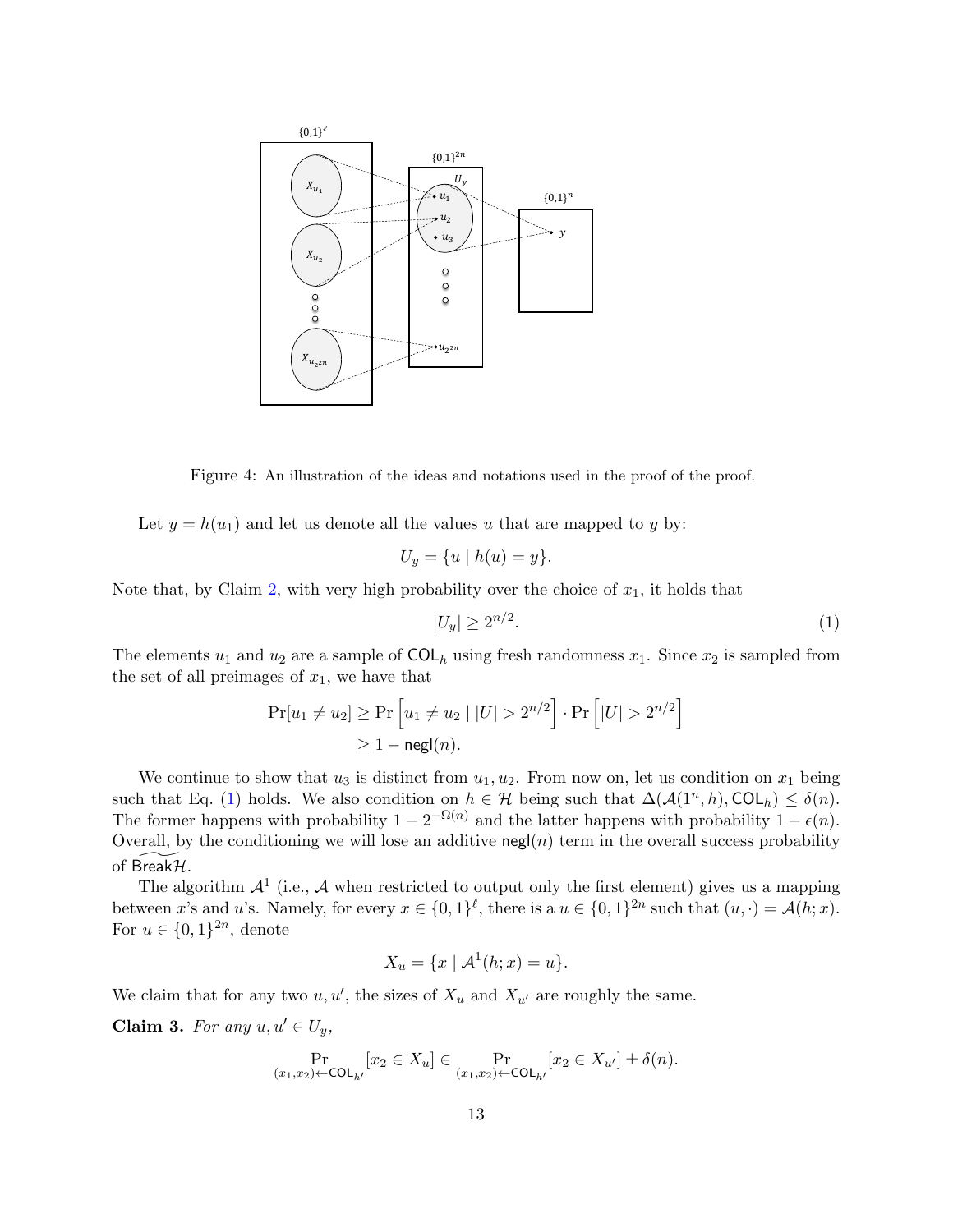**Proof.** Since  $\mathcal{A}(h; \cdot)$  outputs a pair that is distributed statistically close to a pair coming from COL<sub>h</sub> and in the latter the first element is uniformly random in  $\{0,1\}^{2n}$ , it must be that  $\mathcal{A}^1(h; \cdot)$ is distributed almost uniformly at random. Hence, the mapping between  $x$ 's and  $u$ 's is regular, except with probability  $\delta(n)$ . Namely,

$$
\frac{|X_u|}{2^{\ell}} \in \frac{|X_{u'}|}{2^{\ell}} \pm \delta(n).
$$

The claim now follows since  $x_2$  is chosen uniformly at random from the set of all values that go to y.

By the definition of  $X_u$ , by Claim [3,](#page-13-2) and by Eq. [\(1\)](#page-13-1), we have that

$$
\Pr[u_3 = u_1] \le \Pr[x_2 \in X_{u_1}] \le \frac{1}{|U_y|} + \delta(n) \le \mathsf{negl}(n).
$$

By a similar reasoning, it holds that

$$
\Pr[u_3 = u_2] \le \Pr[x_2 \in X_{u_2}] \le \frac{1}{|U_y|} + \delta(n) \le \mathsf{negl}(n).
$$

Therefore, we get that  $u_3 \notin \{u_1, u_2\}$  with all but negligible probability.

Combining Lemmas [1](#page-12-1) and [2](#page-12-2) we get that we will find a 3-way collision with high probability which concludes the proof.

**Distributional MCRH.** One can also defined a *distribution* notion for a k-MCRH. Here, the task of the adversary is to find, given a hash function  $h \leftarrow \mathcal{H}$ , not an arbitrary k-way collision, but one that is statistically close to a random one. By a random  $k$ -way collision we mean the following distribution. First, sample  $x_1$  uniformly at random and then sample  $x_2, \ldots, x_k$  independently uniformly at random conditioned on  $h(x_i) = h(x_1)$  for every  $2 \leq i \leq k$ . We call this distribution COL $_h^k$ .

We observe that in the proof above we get an algorithm that finds a 3-way collision that is statistically close to a random one from  $COL<sub>h</sub><sup>3</sup>$ . That is, the proof above shows that existence of dCRH can be based on the existence of the seemingly weaker notion of distributional 3-MCRH.

#### 3.1 Going Beyond 3-MCRH

In the previous section we have shown how to construct a dCRH from a 3-MCRH family. Our construction and proof inherently relied on the fact that an adversary cannot find a 3-way collision. In this part, we show how to extend the ideas from the above proof to give a recursive construction that shows the existence of a dCRH from the existence of a  $k$ -MCRH for any constant k. We will exemplify the idea for  $k = 4$  next and explain the general afterwards.

Suppose that we are given a 4-MCRH family  $H$  and assume towards contradiction that  $dCRH$ function families do not exist. As in the proof above, there is an adversary  $A$  that breaks  $H$  as a dCRH and finds a random collision from  $COL<sub>h</sub>$ , where  $h \leftarrow H$ . We define  $\mathcal{H}' = \{h' : \{0,1\}^{\ell} \rightarrow$  $\{0,1\}^n\}$  as in the proof above

$$
h'(x) = h(\mathcal{A}^1(h; x)).
$$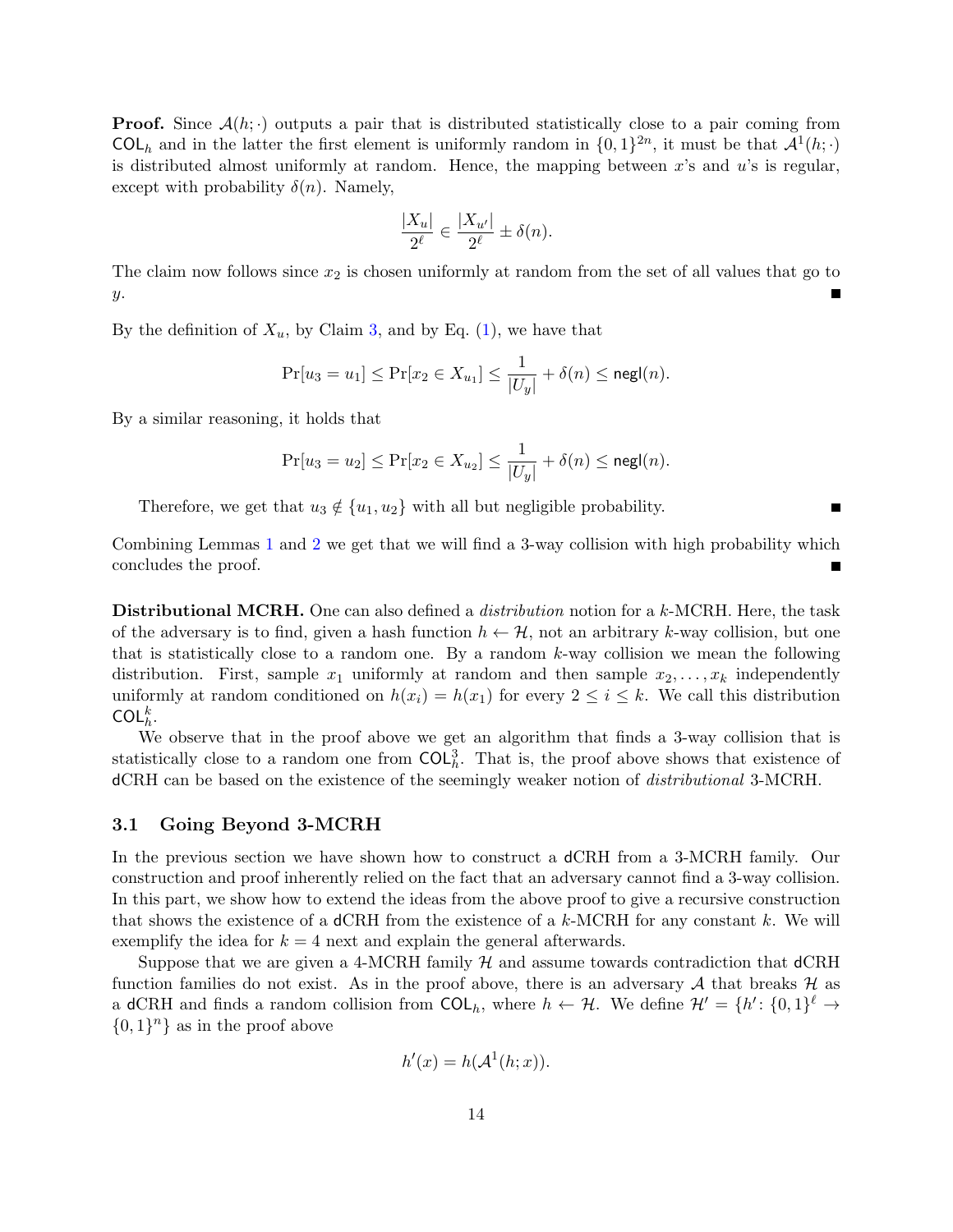Since H' do not exist, the adversary Break $\mathcal{H}_3 \triangleq$  BreakH from Figure [2](#page-10-0) can be used to find a random 3-way collision  $(u_1, u_2, u_3)$  for a random key  $h \leftarrow \mathcal{H}$ . Denote by  $\ell' = \ell'(n)$  an upper bound on the number of bits of randomness used by Break $\mathcal{H}_3$ .

The key observation is that we can use Break $\mathcal{H}_3$  recursively to get an algorithm Break $\mathcal{H}_4$  that find a 4-way collision. We define an new hash function family  $\mathcal{H}'' = \{h'' : \{0,1\}^{\ell'} \to \{0,1\}^n\}$  by

$$
h''(x) = h(\text{BreakH}_3^1(h; x)),
$$

where  $\mathsf{BreakH}_3^1$  is a modified version of the algorithm  $\mathsf{BreakH}_3$  that outputs only the first element from its output triple. Since the function family  $\mathcal{H}''$  is not a dCRH, there is an algorithm  $\mathcal{A}''$ that can find a collision in  $h'' \leftarrow \mathcal{H}''$  that is statistically close to one from  $COL_{h''}$ . We construct an algorithm Break $\mathcal{H}_4(1^n, h)$  that is similar to Break $\mathcal{H}_3(1^n, h)$ , except that it uses Break $\mathcal{H}_3(1^n, h)$ instead of the adversary  $A$  to find a 4-way collision.

That is, Break $\mathcal{H}_4$  runs  $\mathcal{A}''$  to get a random collision  $(x_1, x_2)$ . Then,  $x_1$  is used as randomness to Break $\mathcal{H}_3(1^n, h)$  to get a 3-way collision  $(u_1, u_2, u_3)$ , and  $x_2$  is used to get  $(u_4, u_5, u_6)$ . Similarly to the arguments in the original proof, here we claim that  $u_4$  will also hash to the same value as  $u_1$ ,  $u_2$ , and  $u_3$ , and since it is random in the set of all elements that collide with  $u_1$ , the probability that it is distinct from  $u_1, u_2$ , and  $u_3$  is very high. Thus,  $u_1, u_2, u_3, u_4$  is a 4-way collision with high probability. (Not only that, it is actually negligibly-close to a random 4-way collision.)

The general case. The above idea extends to starting with a k-MCRH for higher values of k. Namely, our transformation allows one to go from k-MCRH to dCRH. But, there is a cost in parameters since in each step, the algorithm we construct and the construction itself incur a polynomial blowup in the running time (and also a decrease in the success probability). Thus, we can apply this iteratively k times for any constant  $k \in \mathbb{N}$ . This results with the statement that the existence of  $k$ -MCRH for any constant k implies the existence of  $dCRH$ . The resulting algorithm is denoted Break $\mathcal{H}_{k+1}(1^n, h)$  and is given in Figure [5.](#page-15-0)

Algorithm Break $\mathcal{H}_{k+1}(1^n, h)$ :

- 1. Define  $h^{(k)}$  such that  $h^{(k)}(x) = h(\text{BreakH}_k^1(h; x)).$
- 2.  $(x_1, x_2) \leftarrow \mathcal{A}^{(k)}(h^{(k)})$ .
- 3. Let  $(u_1, \ldots, u_k) \leftarrow \mathsf{BreakH}_k(h; x_1).$
- 4. Let  $(u_{k+1}, \ldots, u_{2k}) \leftarrow$  Break $\mathcal{H}_k(h; x_2)$ .
- <span id="page-15-0"></span>5. Output  $(u_1, u_2, \ldots, u_{k+1})$ .

Figure 5: The description of the adversary Break $\mathcal{H}_{k+1}$ .

**Remark 1** (A note on non-uniformity). Notice that the first step in the above argument from 3-MCRH to dCRH results with an infinitely-often dCRH. This can be circumvented by having a non-uniform construction. In particular, instead of having a single adversary A that works for infinitely many input length, we can hardwire an adversary that works for each input length. The result is a standard dCRH (as opposed to an infinitely-often one) that is computed by circuits instead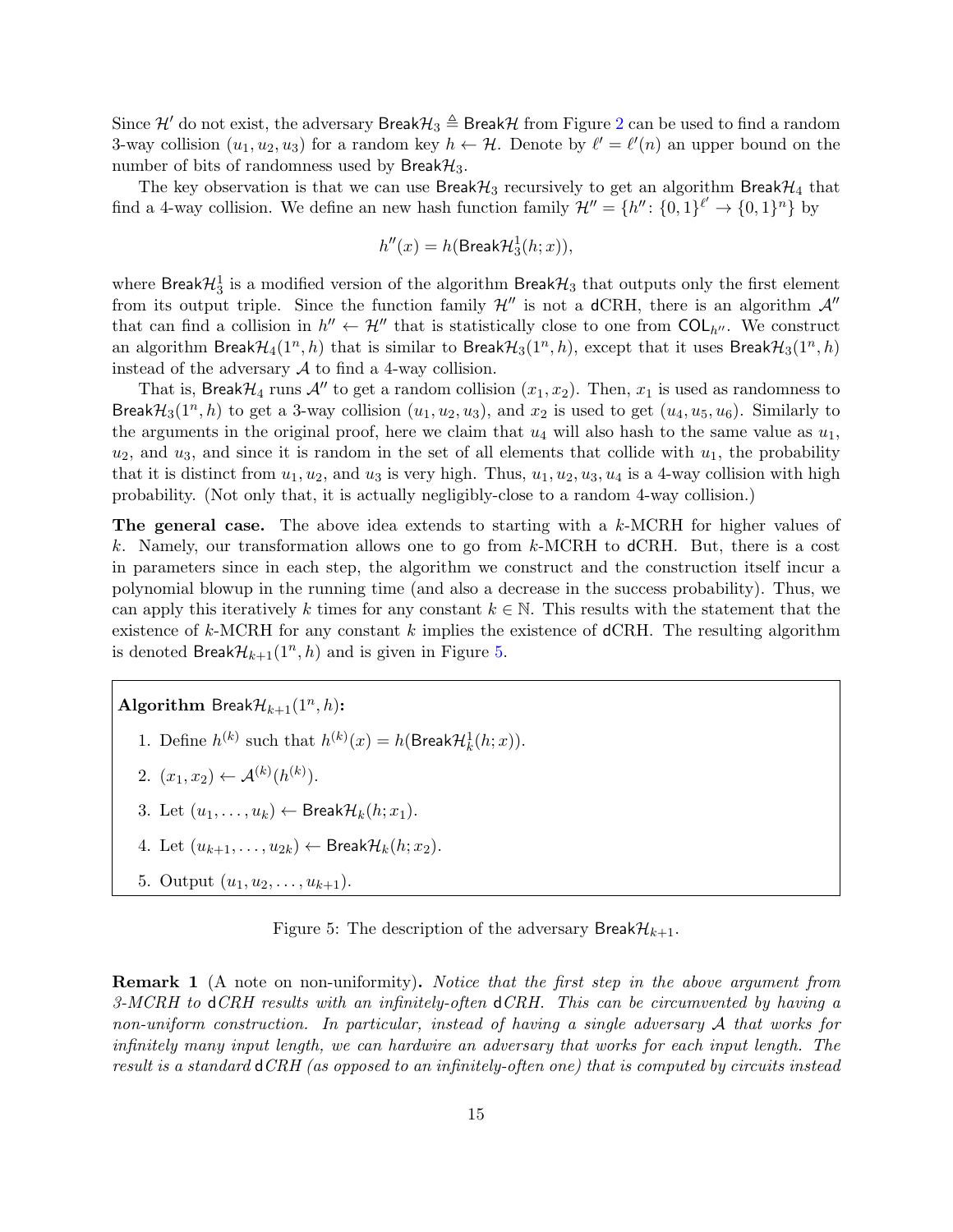of Turing machines. This is important for our recursive argument, as otherwise each step of the reduction might work on a different sequence of input lengths.

Remark 2 (Distributional multi-collision resistance). The above idea can be summarized as a transformation from k-dMCRH to a  $(k-1)$ -dMCRH. A k-dMCRH is the distributional analog of MCRH, where the goal of the adversary is to come up with a random k-way collision  $(x_1, \ldots, x_k)$ . The distribution of such a collision relative to a hash function h is that  $x_1$  is chosen uniformly at random and  $x_2, \ldots, x_k$  are all chosen independently and uniformly at random conditioned on colliding with  $x_1$  on h.

## 4 Constructing dCRH from SZK

In this section we show how to construct a dCRH from the average-case hardness of SZK. The statistical difference problem, which is complete for SZK [\[SV03\]](#page-22-1), is a promise problem where one is given two distributions, described by circuits that sample from them, and the goal is to decide whether the distributions are close or far in statistical distance. The hardness of SZK implies the hardness of SD. For our application we will need the *average-case* hardness of this problem, where there is an underlying efficient sampler that samples the two aforementioned circuits.

**Definition 6** (Distributions encoded by circuits). Let  $C: \{0,1\}^n \rightarrow \{0,1\}^n$  be a Boolean circuit. The distribution encoded by C is the distribution induced on  $\{0,1\}^n$  by evaluating the circuit C on a uniformly sampled string of length n. We abuse notation and sometimes write  $C$  for the distribution defined by C.

Definition 7 (The statistical difference problem). Statistical Difference is the promise problem  $SD^{\epsilon,1-\epsilon} = (SD_Y, SD_N)$  over all pairs of circuits  $C_0, C_1: \{0,1\}^n \to \{0,1\}^n$ , where the "Yes" instances are those that encode statistically far distributions

$$
SD_Y = \{ (C_0, C_1) : \Delta(C_0, C_1) \ge 1 - \epsilon \}
$$

and the "No" instances are those that encode statistically close distributions

$$
SD_N = \{ (C_0, C_1) : \Delta(C_0, C_1) \le \epsilon \}.
$$

**Definition 8** (Average-case hardness). We say that the SD<sup> $\epsilon, 1-\epsilon$ </sup> problem is hard-on-the-average if there exists a probabilistic polynomial-time sampler S that outputs pairs of circuits  $C_0, C_1$ :  $\{0, 1\}^n \rightarrow$  $\{0,1\}^n$  such that for any (non-uniform) probabilistic polynomial-time decider D that outputs "Y" or "N", there exists a negligible function  $\operatorname{negl}(\cdot)$  such that for all  $n \in \mathbb{N}$  it holds that

$$
\Pr_{(C_0, C_1) \leftarrow S(1^n)}[x \leftarrow D(C_0, C_1) \text{ and } (C_0, C_1) \in SD_x] \le \frac{1}{2} + \mathsf{negl}(n).
$$

The beautiful result of Sahai and Vadhan [\[SV03\]](#page-22-1) shows that (average-case)  $SD^{\frac{1}{3}, \frac{2}{3}}$  is complete for (average-case) SZK. Not only that, they showed that the constants 1/3 and 2/3 in the Statistical Difference problem are somewhat arbitrary and the gap can be amplified. In more detail, they showed that given two distributions  $D_0, D_1$ , and a number k, then in polynomial time (in k) one can sample from distributions  $D'_0$  and  $D'_1$  such that if  $\Delta(D_0, D_1) \leq 1/3$ , then  $\Delta(D'_0, D'_1) \leq 2^{-k}$ , and if  $\Delta(D_0, D_1) \ge 2/3$ , then  $\Delta(D'_0, D'_1) \le 1 - 2^{-k}$ .

<span id="page-16-0"></span>Our main result in this section is a construction of a dCRH that compresses by 1 bit from the average-case hardness of SZK.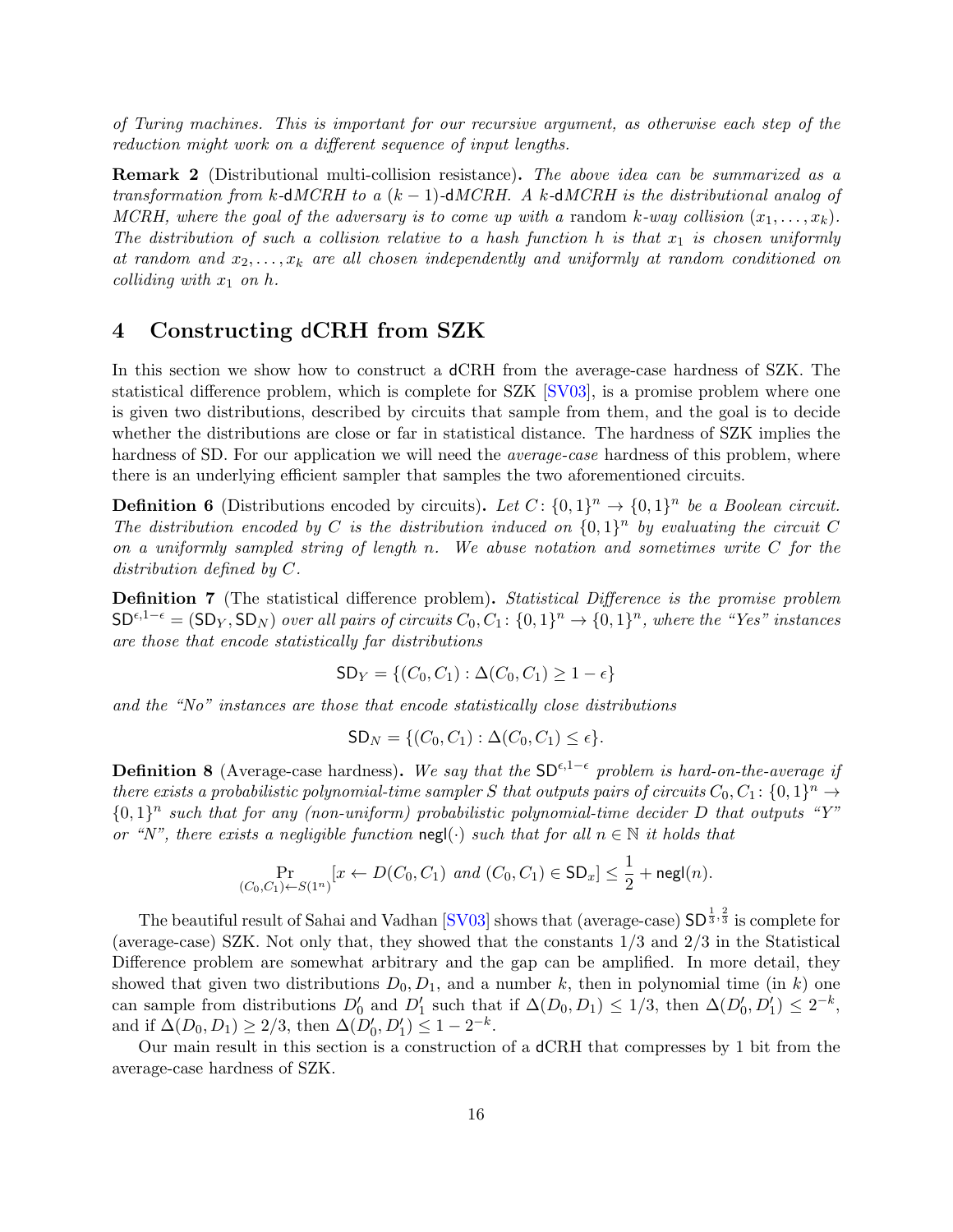**Theorem 2.** There exists an explicit dCRH mapping n bit to  $(n-1)$  bits assuming the average-case hardness of SZK.

**Proof.** Since SZK is hard-on-the-average,  $SD^{\frac{1}{3}, \frac{2}{3}}$  is hard-on-the-average. Also,  $SD^{\epsilon, 1-\epsilon}$  for  $\epsilon = 0.01$ is average-case hard [\[SV03\]](#page-22-1). Let S be the sampler for  $SD^{\epsilon, 1-\epsilon}$ .

We define our dCRH family  $\mathcal{H}$  next. The key sampler for  $\mathcal{H}$  runs the simulator S and outputs the two circuits (that describe distributions). Given a key  $(C_0, C_1)$  we define the hash function  $h_{(C_0,C_1)}: \{0,1\}^n \to \{0,1\}^{n-1}$  in by

$$
h_{C_0, C_1}(x, b) = C_b(x). \tag{2}
$$

In the rest of the proof we shall prove that this function family is a dCRH. We will do so by contradiction, showing that if it were insecure, then we would get a statistical-distance distinguisher for circuits that are output by S. This is a contradiction to the average-case hardness of  $SD^{\epsilon,1-\epsilon}$ .

Suppose (towards contradiction) that  $H$  is not a dCRH. This means that there is a probabilistic polynomial-time adversary A and two negligible functions  $\delta(\cdot)$  and  $\epsilon(\cdot)$  such that A with probability at least  $1 - \epsilon(n)$  over the choice of  $h \leftarrow H$  can generate a collision which is  $\delta$ -close to a uniform one from  $COL<sub>h</sub>$ . That is,

$$
\Pr_{h \leftarrow \mathcal{H}} \left[ \Delta \left( \mathcal{A}(1^n, h), \text{COL}_h \right) \le \delta(n) \right] > 1 - \epsilon(n).
$$

We design an algorithm BreakSD that uses A and solves SD on circuits given by  $S(1^n; \cdot)$ . The idea is pretty simple: we run A to get a collision pair  $((x, b), (x', b'))$ . If  $b = b'$ , then we output "Y" (i.e., far) and otherwise, we output "N" (i.e., close). This algorithm is described in Figure [6.](#page-17-0)

Algorithm BreakSD $(1^n, (C_0, C_1))$ :

1. Run  $(x, b), (x', b') \leftarrow \mathcal{A}(1^n, h_{C_0, C_1})$  with fresh randomness.

<span id="page-17-0"></span>2. If  $b = b'$  then output "Y", and otherwise output "N".

Figure 6: The description of the adversary BreakSD.

We next prove that when the statistical distance between  $C_0$  and  $C_1$  is large, then with high probability the collision will be such that  $b = b'$ . On the other hand, when the distributions are far, the collision will be with  $b = b'$  only with bounded probability. If the gap between the events is noticeable, then our algorithm is able to decide whether  $C_0$  and  $C_1$  are close or far with noticeable probability which violates the average-case hardness of SD.

Before we formalize this intuition, let us set up some notation. We say that  $h \in \mathcal{H}$  is "good" if the adversary  $A$  acts well on this  $h$ , namely,

$$
\Delta(\mathcal{A}(1^n, h), \mathsf{COL}_h) \le \delta(n).
$$

Since  $A$  succeeds to come up with a uniform collision for all but a negligible fraction of the h's, we have that

$$
\Pr_{h \leftarrow \mathcal{H}} \left[ h \text{ is "good"} \right] \ge 1 - \frac{1}{n}.
$$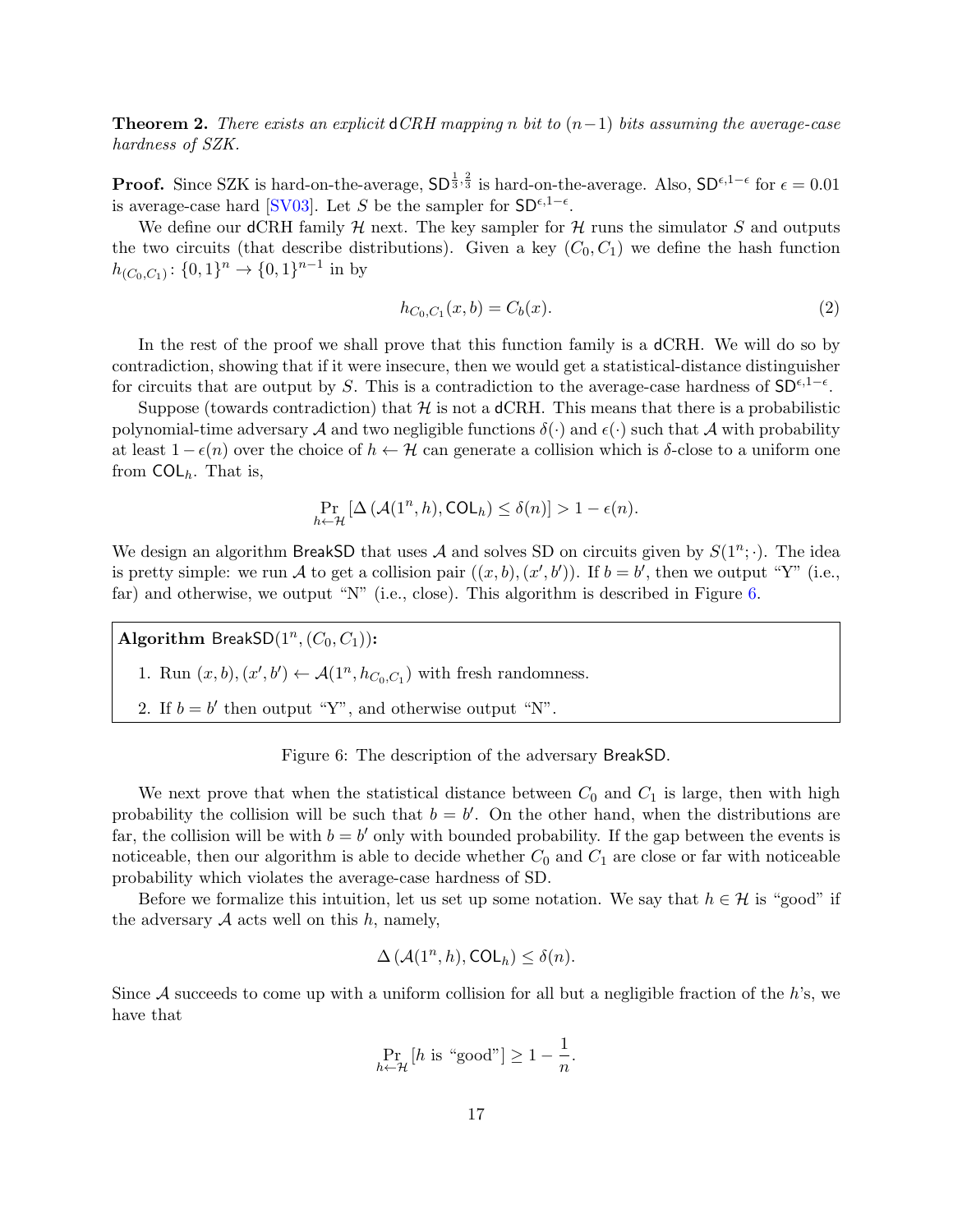From now on, we condition on the case that h is "good" and lose a factor of  $n^{-1}$  in the success probability. Moreover, we know that for good functions h it holds that  $A$  outputs a collision that is negligibly-close to  $COL<sub>h</sub>$ . Thus, we can analyze the success probability of BreakSD with  $COL<sub>h</sub>$ instead of A, and at the end lose another factor of  $\delta(n)$ . Together, these two lost factors will not be significant since our distinguishing gap will be  $\Omega(1)$ .

In the following lemma we show that the probability that the adversary outputs a collision in which  $b = b'$  is related to the triangular discrimination between  $C_0$  and  $C_1$  (see Definition [2\)](#page-8-0).

<span id="page-18-0"></span>Lemma 3. It holds that

$$
Pr[b' = b] = \frac{1}{2} + \frac{\Delta_{\text{TD}}(C_0, C_1)}{4}.
$$

By this lemma together with Proposition [1](#page-8-1) (that says that the triangular discrimination is bounded from above by the statistical distance and from below by the square of the statistical distance), we get that when the statistical distance between  $C_0$  and  $C_1$  is at least  $1 - \epsilon = 0.99$ , then  $Pr[b' = b] > 0.6$ , while when the statistical distance between  $C_0$  and  $C_1$  is at most  $\epsilon = 0.01$ , then  $Pr[b' = b] < 0.55$ . Overall, our adversary has a noticeable distinguishing gap, as required. We prove Lemma [3](#page-18-0) next.

**Proof of Lemma [3.](#page-18-0)** Let  $P_y = \Pr_{x \leftarrow \{0,1\}^n} [C_0(x) = y]$  be the probability that  $C_0$  outputs y and similarly define  $Q_y = \Pr_{x \leftarrow \{0,1\}^n} [C_1(x) = y].$ 

It happens that  $b' = b$  if  $b = b' = 0$  or if  $b = b' = 1$ . So, by the rule of total probability

$$
Pr[b' = b] = Pr[b = 0] \cdot Pr[b' = 0 | b = 0] + Pr[b = 1] \cdot Pr[b' = 1 | b = 1].
$$

Expanding the LHS (the RHS is expanded analogously):

$$
\Pr[b = 0] \cdot \Pr[b' = 0 | b = 0]
$$
  
=  $\frac{1}{2} \cdot \sum_{y \in \{0,1\}^n} \Pr[b' = 0 \land y' = y | b = 0]$   
=  $\frac{1}{2} \cdot \sum_{y \in \{0,1\}^n} \Pr[b' = 0 | b = 0 \land y' = y] \cdot \Pr[y' = y | b = 0]$   
=  $\frac{1}{2} \cdot \sum_{y \in \{0,1\}^n} P_y \cdot \frac{P_y}{P_y + Q_y}.$ 

Thus,

<span id="page-18-1"></span>
$$
\Pr[b' = b] = \frac{1}{2} \cdot \sum_{y \in \{0, 1\}^n} \frac{P_y^2}{P_y + Q_y} + \frac{1}{2} \cdot \sum_{y \in \{0, 1\}^n} \frac{Q_y^2}{P_y + Q_y}.\tag{3}
$$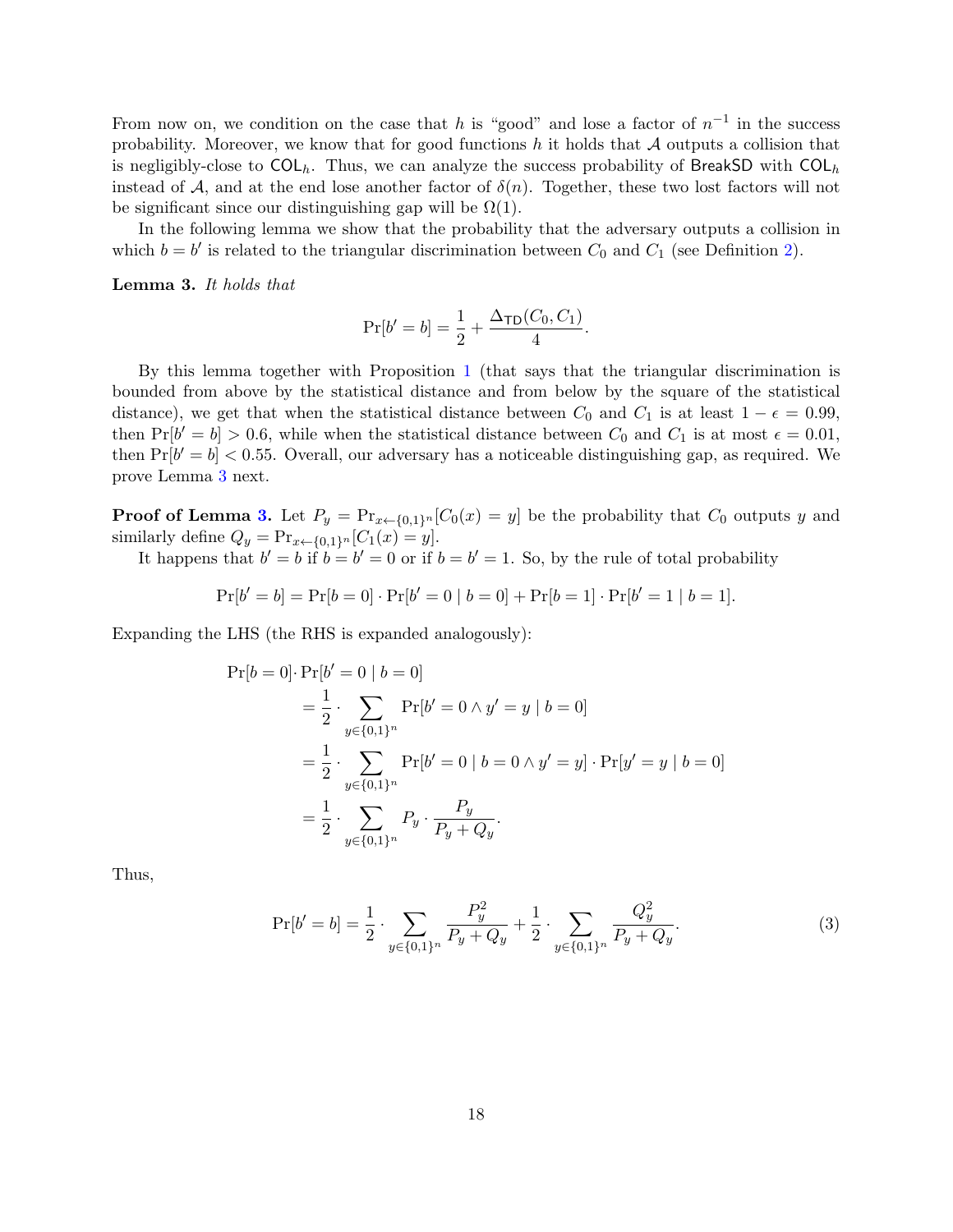Let us expand the LHS (again, the RHS is expanded analogously):

$$
\sum_{y \in \{0,1\}^n} \frac{P_y^2}{P_y + Q_y} = \sum_{y \in \{0,1\}^n} \frac{P_y^2 - Q_y^2 + Q_y^2}{P_y + Q_y}
$$

$$
= \sum_{y \in \{0,1\}^n} (P_y - Q_y) + \sum_{y \in \{0,1\}^n} \frac{Q_y^2}{P_y + Q_y}
$$

$$
= \sum_{y \in \{0,1\}^n} \frac{Q_y^2}{P_y + Q_y}.
$$

Hence,

$$
\sum_{y \in \{0,1\}^n} \frac{P_y^2}{P_y + Q_y} = \frac{1}{2} \cdot \sum_{y \in \{0,1\}^n} \frac{P_y^2 + Q_y^2}{P_y + Q_y}
$$
  
=  $\frac{1}{4} \cdot \sum_{y \in \{0,1\}^n} \frac{(P_y + Q_y)^2}{P_y + Q_y} + \frac{1}{4} \cdot \sum_{y \in \{0,1\}^n} \frac{(P_y - Q_y)^2}{P_y + Q_y}$   
=  $\frac{1}{2} + \frac{1}{4} \cdot \sum_{y \in \{0,1\}^n} \frac{(P_y - Q_y)^2}{P_y + Q_y}.$ 

By plugging this into Eq.  $(3)$ , we finish the proof.

Г

### 5 Open Questions and Further Research

In this work, we presented two constructions of DCRH from different assumptions. The first construction is from the existence of an MCRH. This construction is non-black-box which is necessary due to a black-box separation between the two. The other construction is from the average-case hardness of SZK. This construction is fully black-box. There are many questions still left open regarding the power of DCRH and its relation to other notions of collision resistance.

We do not know how to construct an MCRH from a dCRH. We also do not know how to separate MCRH from dCRH or even CRH from dCRH. The latter questions require coming up with a new oracle that can only be used to find collision that are far from random ones.

Another question we did not address in this work is the applicability of dCRH. Does it (existentially) imply any useful cryptographic primitive that is not implied by one-way functions?

# Acknowledgments

We thank the anonymous reviewers of CRYPTO 2018 for their elaborate and useful comments. We are grateful to Itay Berman and Ron Rothblum for explaining how to use triangular discrimination in the analysis in Theorem [2.](#page-16-0) We also thank Moni Naor and Rafael Pass for useful discussions.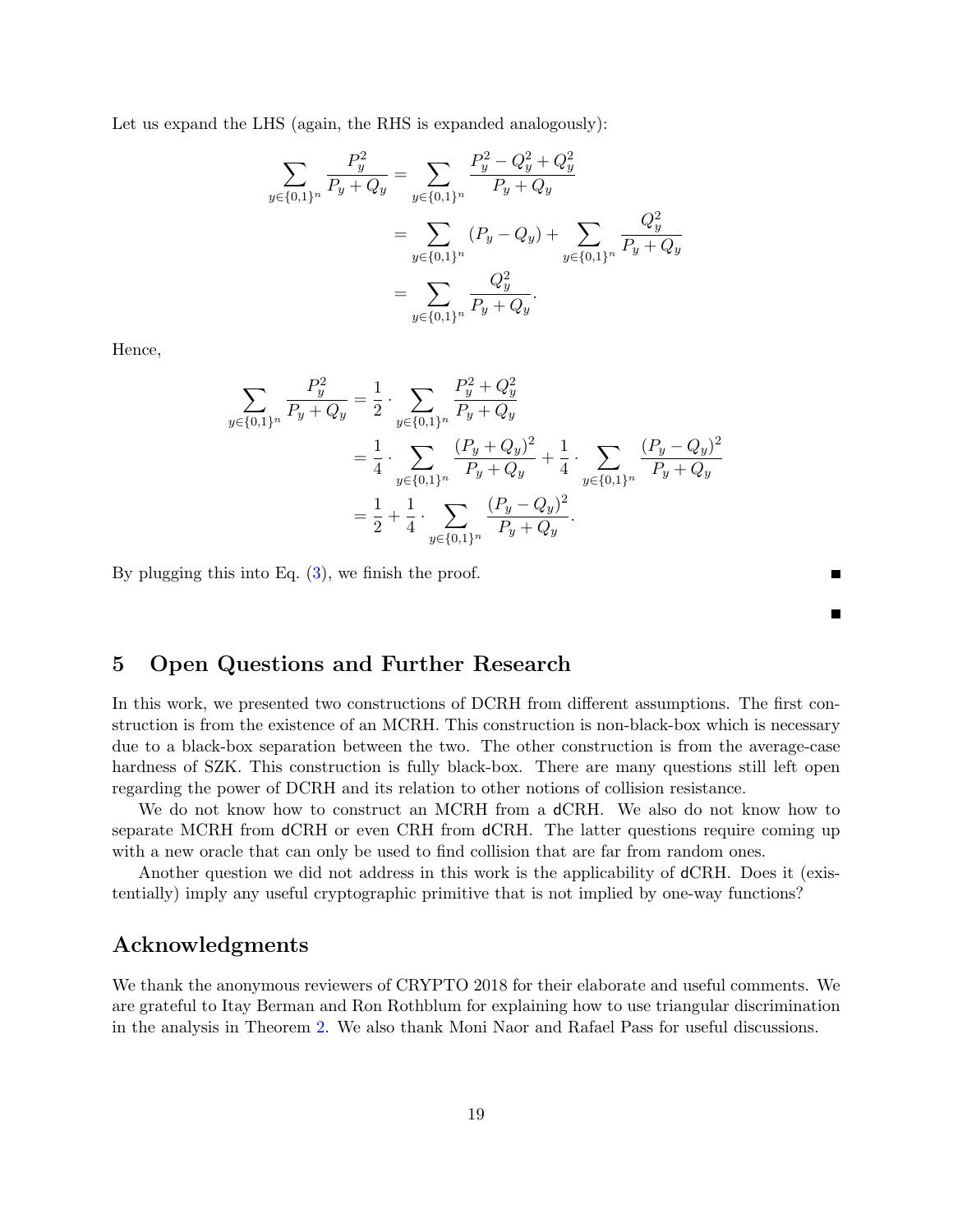# References

- <span id="page-20-3"></span>[AS16] Gilad Asharov and Gil Segev. Limits on the power of indistinguishability obfuscation and functional encryption. SIAM J. Comput., 45(6):2117–2176, 2016.
- <span id="page-20-10"></span>[AS17] Prabhanjan Ananth and Amit Sahai. Projective arithmetic functional encryption and indistinguishability obfuscation from degree-5 multilinear maps. In Advances in Cryp $tology$  -  $EUROCRPT$ , pages 152–181, 2017.
- <span id="page-20-11"></span>[Bar01] Boaz Barak. How to go beyond the black-box simulation barrier. In 42nd Annual Symposium on Foundations of Computer Science, FOCS, pages 106–115, 2001.
- <span id="page-20-0"></span>[BDRV18] Itay Berman, Akshay Degwekar, Ron D. Rothblum, and Prashant Nalini Vasudevan. Multi-collision resistant hash functions and their applications. In Advances in Cryptology - EUROCRYPT 2018, pages 133–161, 2018.
- <span id="page-20-4"></span>[BDV17] Nir Bitansky, Akshay Degwekar, and Vinod Vaikuntanathan. Structure vs. hardness through the obfuscation lens. In Advances in Cryptology - CRYPTO, pages 696–723, 2017.
- <span id="page-20-5"></span>[Bea96] Donald Beaver. Correlated pseudorandomness and the complexity of private computations. In Proceedings of the Twenty-Eighth Annual ACM Symposium on the Theory of Computing, pages 479–488. ACM, 1996.
- <span id="page-20-1"></span>[BKP18] Nir Bitansky, Yael Tauman Kalai, and Omer Paneth. Multi-collision resistance: a paradigm for keyless hash functions. In Proceedings of the 50th Annual ACM SIGACT Symposium on Theory of Computing, STOC, pages 671–684. ACM, 2018.
- <span id="page-20-9"></span>[BKS16] Zvika Brakerski, Ilan Komargodski, and Gil Segev. Multi-input functional encryption in the private-key setting: Stronger security from weaker assumptions. In Advances in Cryptology - EUROCRYPT 2016, volume 9666, pages 852–880, 2016.
- <span id="page-20-12"></span>[BL13] Andrej Bogdanov and Chin Ho Lee. Limits of provable security for homomorphic encryption. In Advances in Cryptology - CRYPTO 2013, volume 8042 of Lecture Notes in Computer Science, pages 111–128. Springer, 2013.
- <span id="page-20-8"></span>[BNPW16] Nir Bitansky, Ryo Nishimaki, Alain Passel`egue, and Daniel Wichs. From cryptomania to obfustopia through secret-key functional encryption. In Theory of Cryptography - 14th International Conference, TCC 2016-B, volume 9986 of Lecture Notes in Computer Science, pages 391–418, 2016.
- <span id="page-20-7"></span>[BOV07] Boaz Barak, Shien Jin Ong, and Salil P. Vadhan. Derandomization in cryptography. SIAM J. Comput., 37(2):380–400, 2007.
- <span id="page-20-6"></span>[DG17] Nico Döttling and Sanjam Garg. Identity-based encryption from the diffie-hellman assumption. In Jonathan Katz and Hovav Shacham, editors, Advances in Cryptology - CRYPTO, volume 10401 of Lecture Notes in Computer Science, pages 537–569, 2017.
- <span id="page-20-2"></span>[DGRV11] Zeev Dvir, Dan Gutfreund, Guy N. Rothblum, and Salil P. Vadhan. On approximating the entropy of polynomial mappings. In Innovations in Computer Science - ICS, pages 460–475, 2011.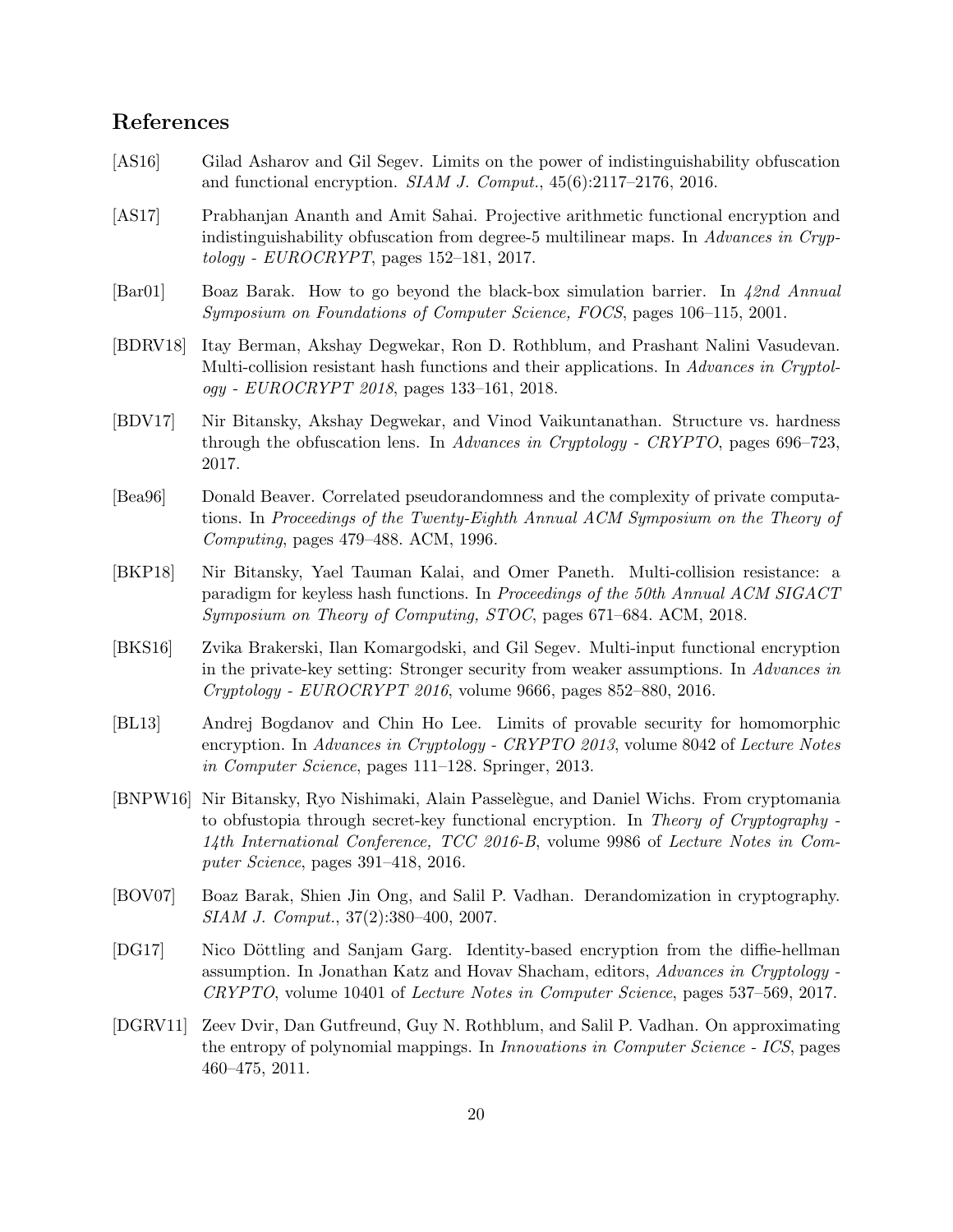- <span id="page-21-3"></span>[DI06] Bella Dubrov and Yuval Ishai. On the randomness complexity of efficient sampling. In Proceedings of the 38th Annual ACM Symposium on Theory of Computing, pages 711–720. ACM, 2006.
- <span id="page-21-8"></span>[FS11] Lance Fortnow and Rahul Santhanam. Infeasibility of instance compression and succinct pcps for NP. J. Comput. Syst. Sci., 77(1):91–106, 2011.
- <span id="page-21-6"></span>[GMM17] Sanjam Garg, Mohammad Mahmoody, and Ameer Mohammed. Lower bounds on obfuscation from all-or-nothing encryption primitives. In Advances in Cryptology - CRYPTO, volume 10401, pages 661–695, 2017.
- <span id="page-21-12"></span>[GMR89] Shafi Goldwasser, Silvio Micali, and Charles Rackoff. The knowledge complexity of interactive proof systems. SIAM J. Comput., 18(1):186–208, 1989.
- <span id="page-21-13"></span>[GSV99] Oded Goldreich, Amit Sahai, and Salil P. Vadhan. Can statistical zero knowledge be made non-interactive? or on the relationship of SZK and NISZK. In Advances in Cryptology - CRYPTO '99, volume 1666, pages 467–484, 1999.
- <span id="page-21-2"></span>[GV99] Oded Goldreich and Salil P. Vadhan. Comparing entropies in statistical zero knowledge with applications to the structure of SZK. In Proceedings of the  $14$ th Annual IEEE Conference on Computational Complexity, page 54. IEEE Computer Society, 1999.
- <span id="page-21-7"></span>[HN10] Danny Harnik and Moni Naor. On the compressibility of NP instances and cryptographic applications.  $SIAM$  J. Comput.,  $39(5):1667-1713$ , 2010.
- <span id="page-21-4"></span>[IL89] Russell Impagliazzo and Michael Luby. One-way functions are essential for complexity based cryptography (extended abstract). In 30th Annual Symposium on Foundations of Computer Science, FOCS, pages 230–235. IEEE Computer Society, 1989.
- <span id="page-21-5"></span>[IR89] Russell Impagliazzo and Steven Rudich. Limits on the provable consequences of oneway permutations. In Proceedings of the 21st Annual ACM Symposium on Theory of Computing, May 14-17, 1989, Seattle, Washigton, USA, pages 44–61. ACM, 1989.
- <span id="page-21-0"></span>[KNY17] Ilan Komargodski, Moni Naor, and Eylon Yogev. White-box vs. black-box complexity of search problems: Ramsey and graph property testing. In 58th IEEE Annual Symposium on Foundations of Computer Science, FOCS, pages 622–632, 2017.
- <span id="page-21-1"></span>[KNY18] Ilan Komargodski, Moni Naor, and Eylon Yogev. Collision resistant hashing for paranoids: Dealing with multiple collisions. In Advances in Cryptology - EUROCRYPT 2018, pages 162–194, 2018.
- <span id="page-21-9"></span>[KS17] Ilan Komargodski and Gil Segev. From Minicrypt to Obfustopia via private-key functional encryption. In Advances in Cryptology - EUROCRYPT 2017, volume 10210, pages 122–151, 2017.
- <span id="page-21-10"></span>[Lin16] Huijia Lin. Indistinguishability obfuscation from constant-degree graded encoding schemes. In Advances in Cryptology - EUROCRYPT, pages 28–57, 2016.
- <span id="page-21-11"></span>[Lin17] Huijia Lin. Indistinguishability obfuscation from SXDH on 5-linear maps and locality-5 PRGs. In Advances in Cryptology - CRYPTO, volume 10401, pages 599–629. Springer, 2017.